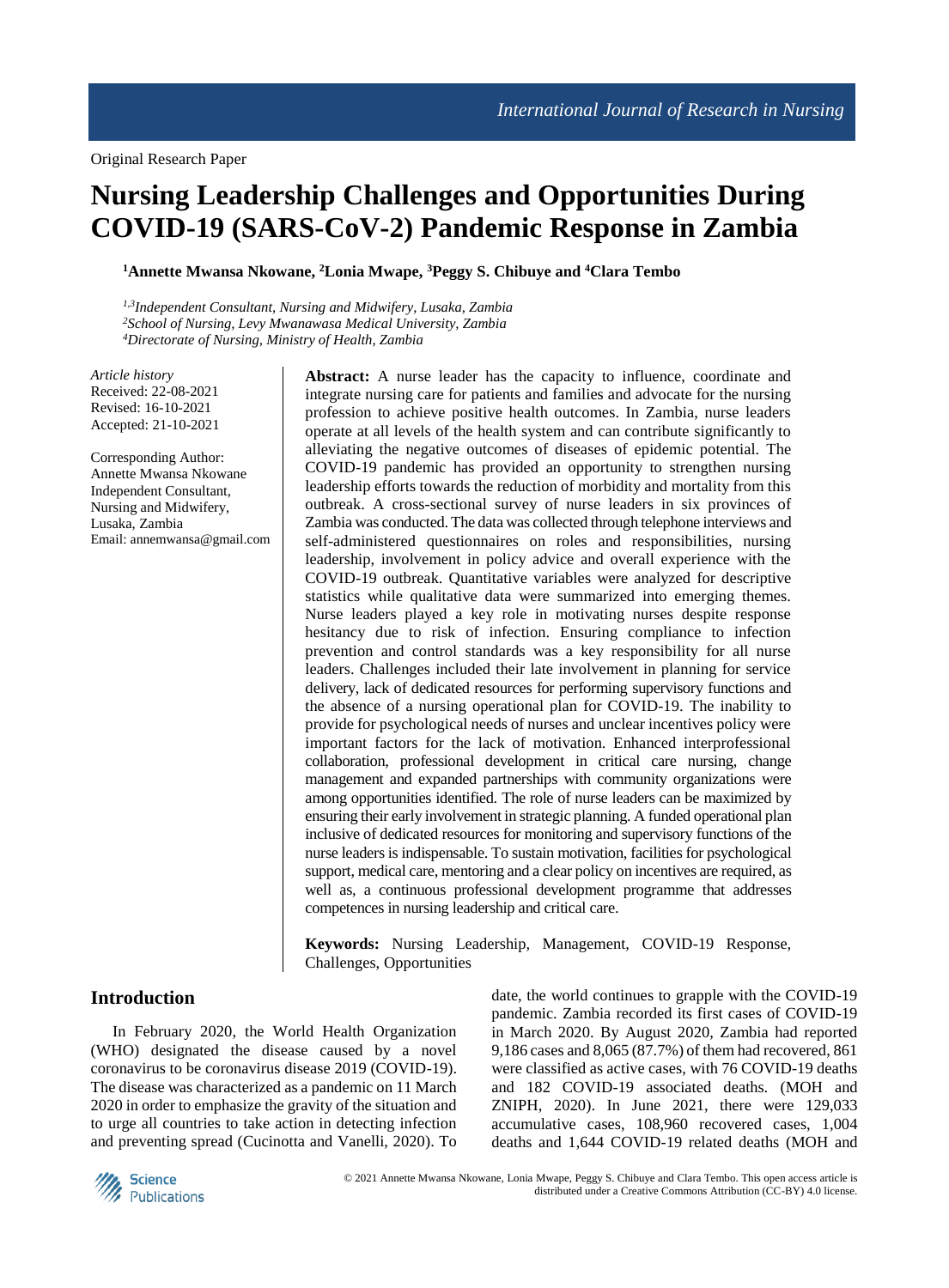ZNIPH, 2021). While COVID-19 continues to spread in the community, the Zambian Government continues to aggressively promote community mitigation measures (Mulenga *et al*., 2021). It has been acknowledged that nurses are intermediaries who can help build trust between health care institutions, community organizations and residents. They not only provide skilled health care services, but tend to be the closest to the patient and their family caregivers and are the most aware of their broader psychosocial and health care needs (Butler and Diaz, 2017). Experience elsewhere on the COVID-19 crisis so far indicates that nurse leaders will continue to provide support in the interest of population safety (Rosser *et al*., 2020).

A nurse leader is a professional nurse who influences and coordinates patients, families and health care teams for the purpose of integrating the nursing care to achieve positive patient and public health outcomes (WHO, 2020; Morris, 2012). In the Zambian context, nurse leaders operate at various levels of the health system, which include the national level or Ministry of Health level, provincial, district and health facilities levels. The COVID-19 pandemic provides an opportunity to strengthen nursing leadership efforts towards the reduction of morbidity and mortality from this outbreak. It is recommended that nurse leadership must be developed at country, regional and global levels in order to accord nurses the opportunities to strengthen their leadership potential (Curtis *et al*., 2011). Leadership is tied to social responsibility and good citizenship, which connects nurses' professional and ethical responsibilities to champion the human right to health (WHO, 2021). Infectious diseases pose a major public health risk to communities and providers of health services and nurses provide holistic care to individuals, families and communities in health facilities and in the community (Corless *et al*, 2018).

There is an affirmation on the importance of nursing leadership in the early recognition of communicable diseases and calls on nursing leaders in each country to develop a coordinated response network for emerging or re-emerging infections (Corless *et al*, 2018) Such a network should be based on a grounds-up approach incorporating frontline health workers and communities since they are likely to be the first to recognize symptomatic individuals (WHO, 2020). In the recent past, there have been outbreaks such as Severe Acute Respiratory Syndrome (SARS) in 2003, Ebola virus in 2014, the Middle East Respiratory Coronavirus (MERS-CoV) in 2015 and Zika virus in 2016. In these outbreaks, nurses have played a pivotal role as part of teams managing epidemics that threaten health across the globe (Coster, Watkins and Norman, 2018; Dran, 2018; Wilson and Nguyen, 2017; Kollie *et al*, 2017; Sagar, 2015; WHO, 2020).

The delivery of nursing services entails that the role nurses must play affirms the leadership role in protecting communities they serve while maintaining their safety and that of others. To be effective especially during pandemics, nurses need the necessary support to carry out their work in order to remain providing the much needed nursing services (Lee and Kang, 2020). Therefore, nursing leadership should ensure that nurses have the necessary materials to do their work by engaging in strategic planning, coordination and implementation of nursing services. In a Ministerial Statement of 14 March 2020, the Zambia Ministry of Health announced comprehensive measures, which included strengthening infection prevention and control, procurement of disinfectants and Personal Protective Equipment (PPE), such as gloves, face masks, aprons and hand hygiene supplies (MOH and ZNIPH, 2020). With an increased surge of health worker recruitment, it was critical that material requirements matched the number of health workers and that adequate stocks were guaranteed.

Although issues relating to nursing leadership in pandemics can be broad, specific elements in the literature emphasize disease surveillance, communication, training, PPE, professional psychological support and job safety, monitoring and supervision of infection control collaborative teamwork and partnerships (MOH and ZNIPH, 2020). Nurse leaders need to pay attention to the safety of nurses and patients. COVID-19 is highly transmissible and nurses are not always protected to the highest standards, usually due to the shortage of PPE. This puts them at risk of contracting the virus and unknowingly infecting vulnerable patients in the health facility, or their healthy family members, thereby contributing to the spread of the disease (Jones *et al*., 2008). In previous pandemics, PPE have been shown to be predictors of nurse's willingness to work (WHO, 2021). It is essential that staff understand the purpose of PPE and its role as part of a system to reduce disease transmission from patients to staff and other patients (Nightingale College, 2020). Training and skills in appropriate use of PPE are important because overuse of PPE is a form of misuse which can deplete limited stocks, lead to shortages and increased infection risk to staff (MOH and ZNIPH, 2020). In fact, during epidemics and pandemics, nurses are not only experiencing an increase in volume and intensity of their work, but are having to accommodate new protocols and a very "new normal" (Cook, 2020). They may have concerns over shortages of staff, PPE, unfamiliar settings or systems of care and lack of organizational support which contribute to stress (Maben and Bridges, 2020). Conflicts between health workers' responsibility to care for the ill and their right to protect themselves from a potentially lethal virus have also been reported as some of the stressors (Kim, 2018). A recent study in Wuhan, China, found that health workers had a strong spirit of treating patients with COVID-19 because they had PPE, reasonable work schedules, an effective communication environment, monitoring and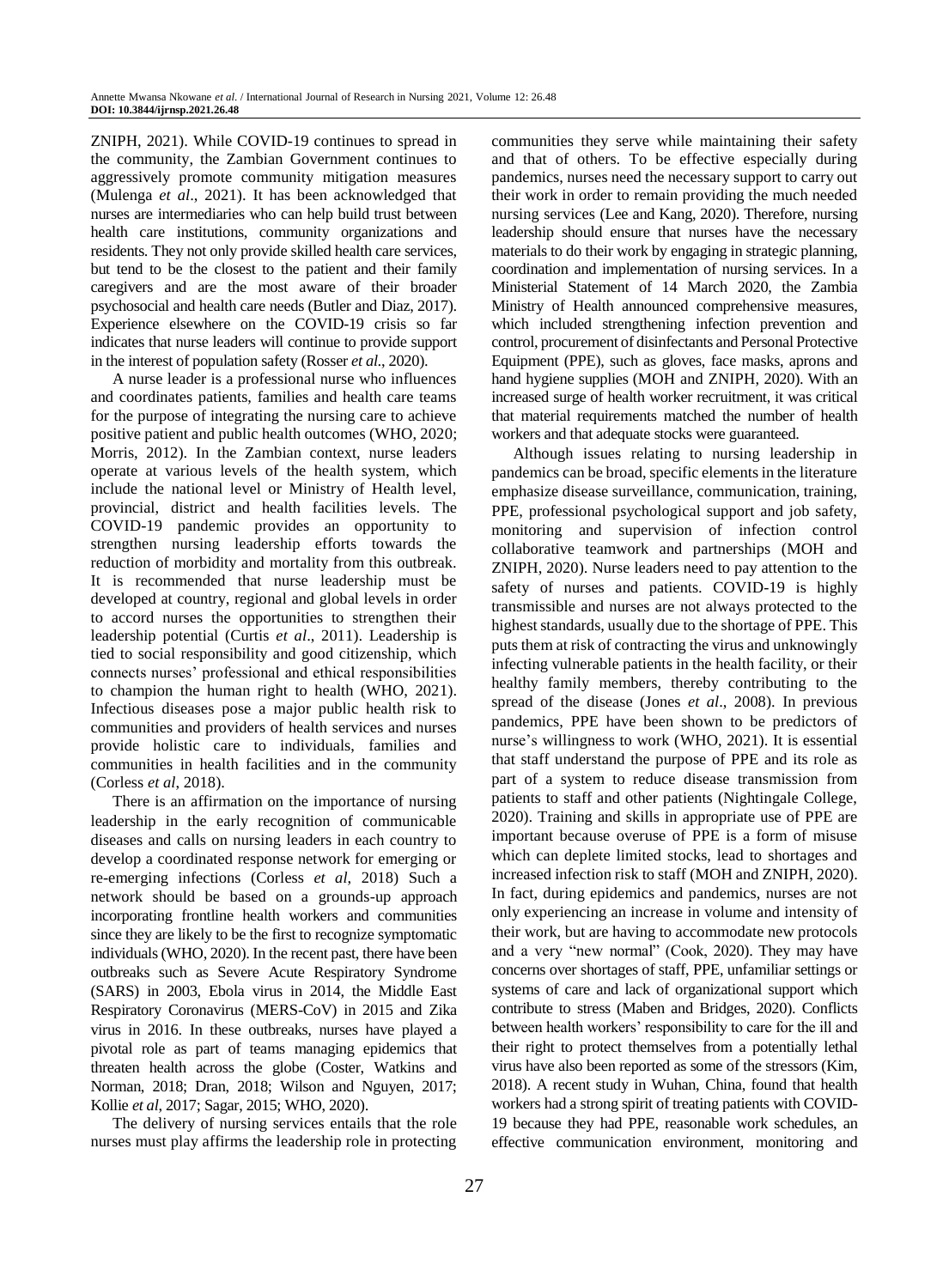supervision of infection control and professional psychological support, all these factors improved experiences (Chen *et al*., 2005). Nurse leaders during the current pandemic indicate that the highest priority for a leader is the safety of the workforce, including availability of PPE, appropriate staffing and reducing exposure to infections during patient care (Xiong and Peng, 2020). Important coping strategies include religion, a sense of serving the community, peer support and family support. Training which builds health worker confidence in providing care, provision of equipment to do the job safely, social media platforms which help health workers deal with challenges, workshops that provide ways to deal with the stigma associated with being a health worker and monetary risk allowances which motivate staff to work in facilities and provide an additional income source are also important (Guldbrandsson and Bremberg, 2020). In the conditions of increasingly stressful work environments, paying attention to nurses' mental wellbeing is critical and emphasis should be placed on the need to recognize the inherent stress and emotional strain that nurses bear on behalf of society (Cook, 2020).

Nurses contribution to disease surveillance is part of their daily routines and becomes more important during pandemics. Early detection of suspected diseases as well as reporting and monitoring trends as part of disease surveillance is an integral part of the health care system. In health facilities in Zambia, the nurse-in-charge is responsible for immediate notification of epidemic diseases and for compiling and submitting weekly and monthly reports on suspected and confirmed cases and mortality on notifiable infectious diseases seen at the health facility. One study conducted in Zambia concluded that operationalized epidemic preparedness and response requires full-time staff and budget dedicated to disease surveillance at all levels. Inadequate trained human resources, poor infrastructure and coordination were identified as challenges (Raven *et al*., 2018). In Zambia, it was revealed that over a 12-month period, about 27.3% of the health workers either infrequently or never reported cases of disease that required mandatory reporting. The reasons given were that the process of reporting was cumbersome because the reporting forms were too many and complicated. The health workers further stated that Integrated Disease Surveillance Response (IDSR) implementation lacked prompt feedback from the district managers and all the health facilities lacked adequate resources. For example, between 11.1 to 44.4% of health facilities lacked one or more types of reporting forms, facilities lacked stable electrical power and internet network connectivity was poor and yet, about 51.5% health workers relied on mobile phones for sending reports (Mandyata *et al*., 2017). The role of a functional surveillance system, with nurses as generators of health data is critical during a pandemic such as COVID-19 and many countries face challenges that could impinge proper disease surveillance.

staff and patients but should also communicate to family members and communities on health risks. Strategies for nurse leaders must include being available for nursing staff, practicing open communication and taking personal interest in staff. Nurse leaders who strive to exercise these strategies are likely to improve work engagement levels of team members (Haakonde *et al*., 2018). Communication is also essential for social mobilization (Mandyata *et al*., 2017). During pandemics, infrequent and non-transparent communication leads to spread of misinformation resulting in heightening of fears and chaos. By promoting nurse leaders as health content experts, both the press and the public would not only learn more about the nursing profession, but would also learn to value nurses as health educators and health care leaders (Rebmann and Carrico, 2017). In Lofa County, Liberia, education and awareness-induced behavior change in the population was instrumental in curtailing the Ebola outbreak (Fast *et al*., 2015). The Johns Hopkins Center for Communications shares five lessons on communication on the current COVID-19 pandemic. These are building trust, having one set of messages, countering myths and misinformation, promote action and being empathetic (Krenn, 2020). This is also supported by other studies (Leary, 2017). Whilst people in Zambia have gained knowledge on various aspects of COVID-19 prevention and control, knowledge gaps still exist. Communicating messages on pandemics should be a continuous process and not a one off activity (Nightingale College, 2020). These important lessons provide the much needed evidence for improving nursing leadership on communication in pandemics and the need to ensure appropriate use of Information Communication Technology (ICT).

Nurse leaders should not only communicate to their

Every infectious disease outbreak brings with it training needs, especially on infection prevention and control. Nursing leadership ought to ensure that nurses are competent and skilled to carry out their work effectively and safely. In addition to training on use of PPE, other elements to reduce cross-infection include understanding when dealing with patients, visitors or staff who have or have not been exposed to COVID-19 entering hospitals without reason, handwashing and personal hygiene, managing patients with known or suspected COVID-19 in isolation, cleaning regimens of surfaces and equipment, appropriate disposal of all single-use equipment, decontamination of reusable equipment and appropriate waste management (MOH and ZNIPH, 2020). This requires a pandemic preparedness and response plan. For example, an Ebola preparedness and response plan addressed the key areas of coordination and resource mobilization, epidemiology, surveillance and laboratory, case management and infection prevention, social mobilization and media communication, logistics and recovery (Jones *et al*., 2020). In Sierra Leone, training at the National Ebola Training Academy dealt with every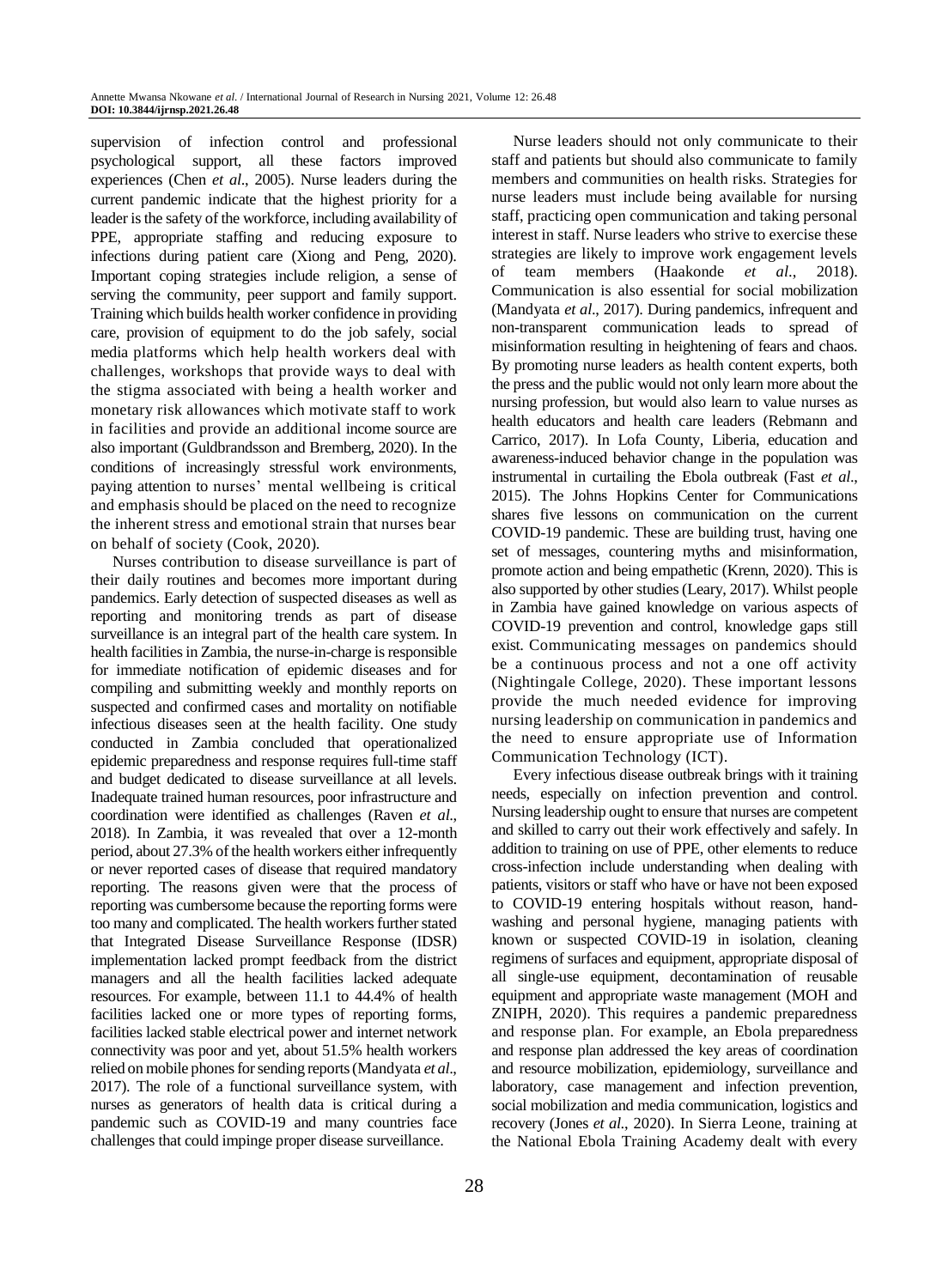aspect of the disease that was useful for the survival of patients and health care workers. It aimed at improving understanding of Ebola. The information provided during training decreased practitioners' anxiety during patient care. The expert knowledge and skills of health practitioners made the difference in controlling the Ebola epidemic in Sierra Leone (MOH and ZNIPH, 2020). A well-articulated training strategy and its implementation would ensure that nurses acquire the right competencies to respond to COVID-19 and other future epidemics and pandemics. Nurse leaders must be aware of national policies, strategies and guidelines in order to develop appropriate training for the nursing workforce during pandemics. Establishing order, predictability, direction, own sense of calm, focus and self-assurance play a significant role in working with staff. Nurse leaders need to recognize that organizational strategies change and it is important to have a plan of approaches before responding. This plan should include; information, policies, regulations and resources needed (Jones-Konneh *et al*., 2017). This would form the basis for monitoring and supervision of nurses on infection control. Since nurses have the most consistent day-to-day contact with patients, it is crucial that they adhere to standard infection control and transmission-based precautions to prevent the spread of healthcare-associated infections. Lack of consistency and non-compliance with infection prevention including lapses in PPE usage can put nurses at risk for occupational exposure or contribute to healthcare-associated disease transmission. The reasons for these lapses should be identified and addressed by the nurse leader so that nurses are competent on infection prevention and control. This offers an opportunity to demonstrate proper adequate knowledge and safe practice on infection control and practice (Haakonde *et al*., 2018). Aspects of monitoring by the nurse leader may include an infection control plan, facility risk assessment, written goals on how to follow these, alignment with infection control policies, assignment of responsibilities, staff education, adherence to national guidance and standards, monitoring prevention practices, keeping track of outbreaks, analysis of root causes and appropriate use of isolation precautions (USDVA, 2020). The nurse leader must understand the unique aspects of caring for highly infectious patients as to better support nursing staff.

To be able to deliver quality nursing services during pandemics nurse leaders recognize that nurses' sphere of influence as healthcare professionals goes beyond the individuals, families, groups and communities they work with. It extends throughout the health sector to other practitioners, allied health colleagues and those with policy, management and fiscal responsibilities (WHO 2021). As the largest cadre of the health workforce in most countries, as well as a profession that is dedicated to prevention and alleviation of suffering, nurses must be integrally involved with interprofessional teams and communities for epidemic and pandemic preparedness (Smith *et al*., 2017). A hallmark of the transformed health system is a new level of collaboration across the health professions, including physicians, medical licentiates, nurses, social workers, pharmacists and medical assistants (Fraher *et al*., 2015). Collaborative interdisciplinary care has been shown to result in better outcomes for patients (MOH and ZNIPH, 2020).

In pandemics, the successful response is often dependent upon the degree of collaboration, coordination and shared decision making occurring among a wide-ranging group of public and private stakeholders in the community. Evidence suggests that timely enhancement of the existing community partnerships enable successful implementation of response activities with local community support (Alrwaihi *et al*., 2018). Community participation is essential in the collective response to COVID-19, from compliance with "lockdowns", to the steps that need to be taken as countries ease restrictions, to community support through volunteering (Gupta, 2011). By implementing the whole-of-society approach to pandemic preparedness and response, governments can enhance their ability to manage future outbreaks (Marston *et al*., 2020). Nurse leaders bring nurses together as a team, making sure they communicate efficiently with each other and with other multidisciplinary team members, patients and the patient's families. Clear communication and collaboration are key to maintaining high standards of quality care and safety (Jones *et al*., 2008; Schwartz and Yen, 2017).

# **The Study Aim**

The aim was to describe the nursing leadership contribution, challenges and opportunities to the COVID-19 pandemic response in Zambia.

## **Methods**

A cross-sectional survey involving two groups of nurse leaders was conducted between 1 November 2020 and 20 February 2021. Participants in the study were selected purposefully by virtue of their positions in the institutions or the health facilities. The first group was from national level (Ministry of Health headquarters), Provincial Health Offices (PHO) and District Health Offices (DHO). The second group were nurse leaders serving at hospitals and health centers. Six provinces were included in the study and were selected on the basis of epidemiology and risk for COVID-19. In each province, three districts were selected. The health facilities selected were all level 3 hospitals, the provincial hospitals, the district hospitals and three health centers in each district. At provincial and district levels, selection of the health facility was biased towards likelihood of seeing COVID-19 cases, such as, closeness of the district to border entry points.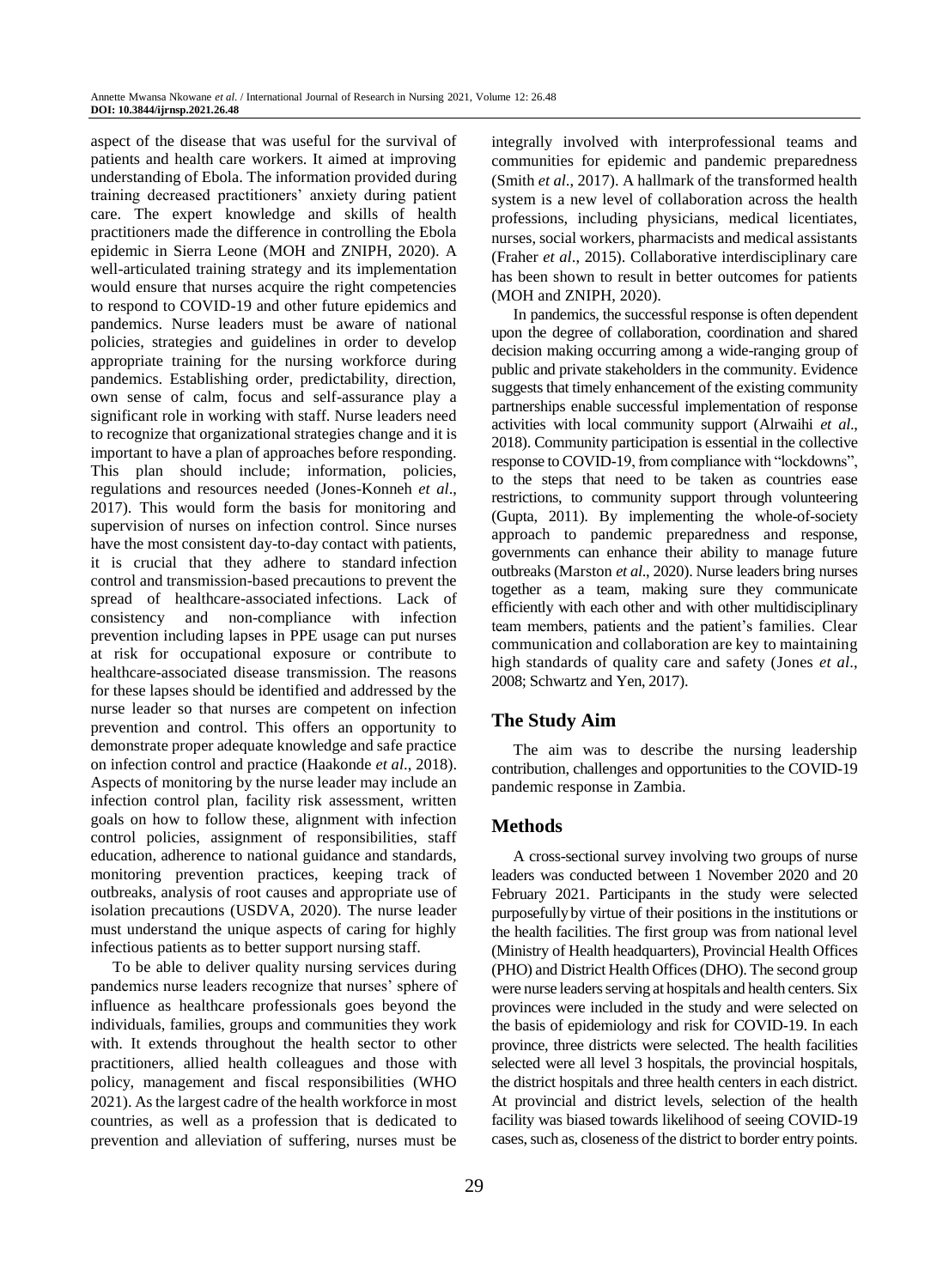## **Data Collection Tools**

Regarding nurse leaders at national, provincial and district health offices, telephone interviews were conducted by the Principal Investigator using a standard questionnaire. The focus of the interview was on leadership and influence, involvement in policy development, policy implementation, planning for COVID-19 services (including human resources) at national, provincial and district levels and coordination with partners. Concerning the nurse leaders working at health facilities, self-administered questionnaires were completed by the participants. The questionnaire covered aspects of their roles and responsibilities in relation to COVID-19, planning and delivery of services, monitoring and supervision of staff, involvement in policy advice and overall experience with the COVID-19 outbreak.

## **Study Setting**

This study was conducted in 6 provinces. Administratively, there are 10 provinces and 107 districts in Zambia. Lusaka and Copperbelt Provinces are predominantly urban whereas the remaining provinces, Central, Eastern, Luapula, Muchinga, Northern, North-Western, Southern and Western are predominantly rural (Luwabetwa *et al*., 2017). Quarantine centres for COVID-19 were designated by the government and patients requiring hospitalization were treated at selected hospitals.

### *Data Analysis*

Quantitative variables were extracted from the self-administered questionnaire and the interviews were entered into Microsoft Excel spread sheets and analyzed with descriptive statistics. Qualitative data from both the questionnaires and the interviews were summarized into emerging themes. With respect to the nursing leaders at national, provincial and district levels, the following areas were addressed; employment status and responsibilities, leadership and influence, planning and delivery of COVID-19 nursing services, monitoring of policy implementation, information technology, management of nursing services ending with a narrative component of their experiences during COVID-19 pandemic. The thematic areas for nurse leaders at the health facilities were; roles and functions, characteristics of a nurse leader during COVID-19 pandemic, competencies and involvement in training, information technology, recognition and appreciation of nurse leaders by professionals and general public, roles in overseeing COVID-19 nursing services, involvement in the establishment of national standards, monitoring and supervision of COVID-19 nursing services, ensuring compliance, psychological support to nurses, collaboration, partnerships and their contribution and overall challenges and opportunities.

## **Results**

## *Part 1: Nursing Leadership at National*, *Provincial and District Levels*

### *Employment and Main Responsibilities*

A total of 21 nurse leaders were interviewed. Five were at national level, nine at provincial level and seven at district level. Twelve (57.1%) had been in their current positions for more than five years, seven (33.3%) for 1-5 years. The remaining two, one at national and one at district level, had been in their positions for less than a year.

The main responsibilities of the nurse leaders at all levels are given in Table 1. These were, supervision of nursing personnel and services (95.2%) followed by coordination of nursing services (85.7%), monitoring and evaluation of nursing services (76.2%), operational research, activity planning, budgeting and implementation (30%). Collaboration with other departments was the least mentioned and only mentioned by 5 of the 9 provincial leaders. All five national level leaders indicated that their main responsibilities were capacity building, mentoring, provision of technical support, monitoring and evaluation of nursing services. Quality assurance, supervision and research were stated by four (80.0%) while policy translation and dissemination and coordination of nursing services by three (60.0%). Only one (20.0%) of the national level nurse leaders indicated planning, budgeting and implementation as their main responsibilities.

At provincial level, all nine respondents reported supervision as their main role and among these, eight (88.9%) included coordination of nursing services as well as monitoring and evaluation. Policy translation and dissemination was specified by six (66.7%), while quality assurance and collaboration by five (55.5%) respondents. Capacity building, activity planning, budgeting and implementation were reported by four (44.4%) of the provincial level leaders and only three (33.3%) indicated that operational research was one of their responsibilities. At the district level, supervision and coordination was listed by all leaders as a main responsibility. Other responsibilities at district level were monitoring and evaluation of nursing services by three (42.9%), quality assurance, activity implementation, capacity building, mentoring and technical support by two (28.5%) and policy translation and dissemination by one (14.3%). Research was not named by any of the district level leaders. With the onset of COVID-19, major changes in responsibilities were noted by leaders at national level and five (56%) of the provincial leaders and at district level only three (43%) reported major changes. The major changes were due to the intensity of the work especially in the areas of care, training, nursing workforce management and to some extent teamwork at the provincial level.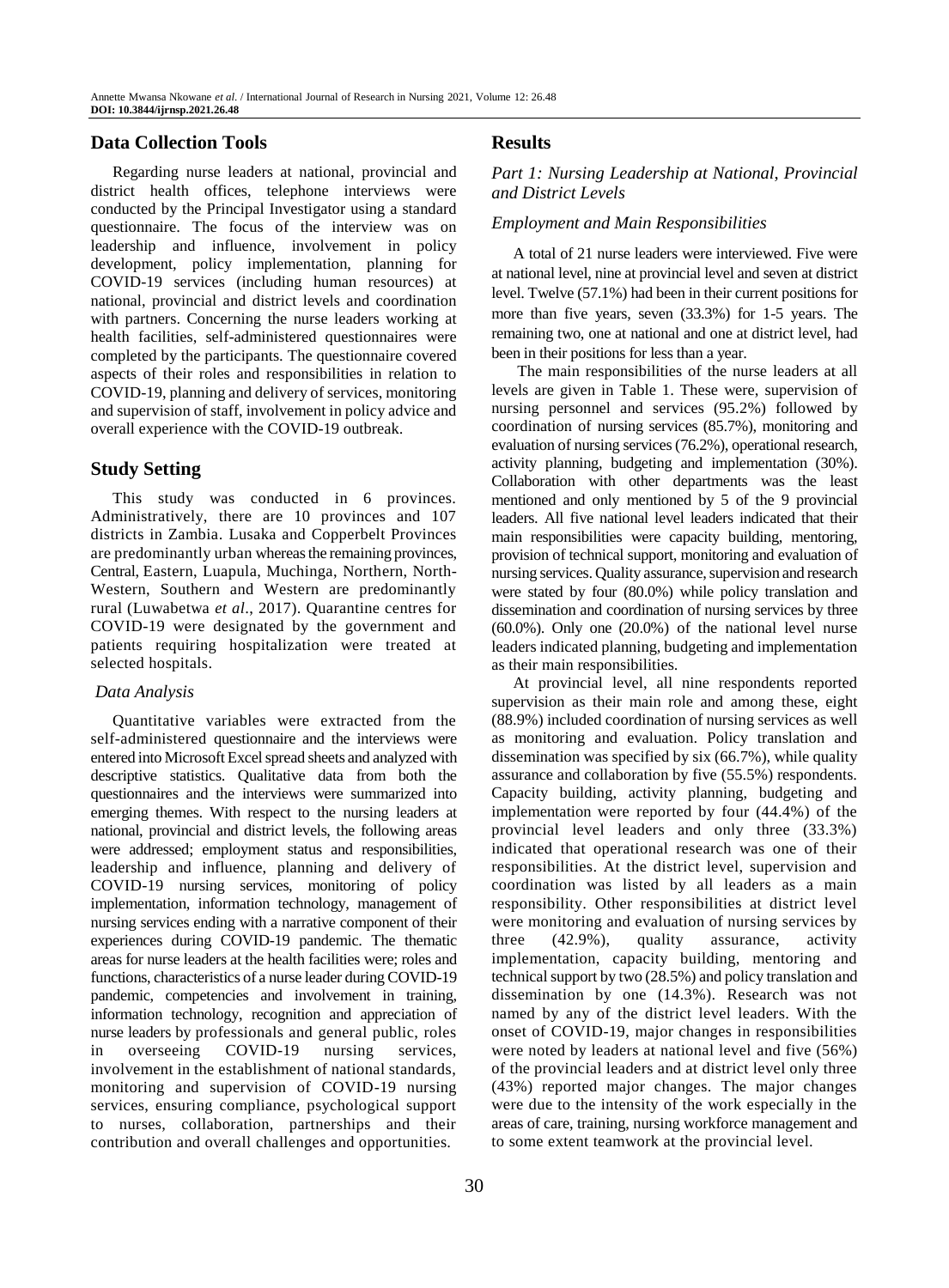# *Nursing Leadership Influence and Policy During Epidemics/Pandemics*

Nurse leaders at all levels were asked if there was a policy or a strategic plan for nursing during epidemics (Table 2). Seventeen (81%) of all leaders indicated that there was only a general national plan for epidemics. However, they all said that all health facilities were expected to have their own epidemic committees. Only seven (33%) of the leaders stated that temporary COVID-19 plans were available. Most (90%) of the leaders indicated that there was a plan to review the National Strategic Plan on nursing in order to strengthen the infection prevention and control component. Engaging nurses in COVID-19 services was reported by (81%), leading and establishing nursing structures, capacity building, collaboration and networking with other partners by (71.4%). The setting of nursing strategic directions was primarily for national leaders, while engaging the community including advocacy was mentioned by 93.3% of the provincial and district nurse leaders. The only other functions indicated by district level leaders were daily reporting and supervision. Participation in COVID-19 screening was reported by two provincial leaders and two district nurse leaders.

### *Planning and Delivery of COVID-19 Services*

Table 3, presents the extent of involvement of nurse leaders in various COVID-19 activities. In the area of training activities on COVID-19, 13 of the 21 (61.9%) leaders participated in COVID-19 capacity building activities. These activities included other health workers as well. More than 70% of the leaders reported that the topics covered in these capacity building activities were, infection prevention and control, case management and surveillance. Contact tracing, media communication and social mobilization were indicated in 52-66% of the respondents. The reason given was that these issues are normally carried out by other departments in the Ministry of Health. As regards planning national program standards, all national leaders stated that they were partially or indirectly involved. This involvement was however restricted to reviewing the nursing sections of the standards and to attending meetings. At provincial level, only three leaders mentioned direct involvement while only one leader at district level had been fully involved. Overall (52%) of the leaders were not involved in establishing national programme standards.

## *Information Technology Use*

The use of technology in planning and delivering nursing services related to COVID-19 was explored during the study (Table 4). The most common use of technology for nursing services was communication (90.5%), followed by virtual meetings, information search and reporting in 52.4%. The use of technology for documentation was only used in 33%. Nurse leaders at national level use all five key areas of ICT. The information technology medium used included social media (95.2%), e-mail (66.7%), mobile phones (57%) and internet platforms was used in (52.4%). The social media application "WHATSAPP" was the most common application used for establishing groups.

# *Monitoring of Policy Implementation*

Nurse leaders were asked how they monitored implementation of the policy for delivery of COVID-19 nursing services (Table 5). All leaders at national and district levels monitored the delivery of nursing services on a daily basis, while at the provincial level five indicated monitoring occurred on a daily basis. The remaining stated that they only did so when logistics were available. Concerning reports on COVID-19 from the health facilities, all leaders at national level received regular reports. At provincial level, five out of nine received regular reports and the remaining four received the reports during monthly management meetings. At district level, six respondents indicated that they received regular reports and only one mentioned that reports were received monthly. Regular reports were either daily for the majority and for others, they received them weekly. However, the provincial level nurse leaders noted apathy in reporting because of high staff turnover. Aspects covered in the monitoring of health facilities were specified. The number of nurses at health facilities, adequacy of general supplies including PPEs were monitored at (85.6%), followed by the number and type of facility involved in COVID-19, compliance to infection prevention and control and the number of health workers infected with COVID-19 (81.0%). Appropriate use of supplies and general prevention measures were mentioned by 66.7%. Mental health and burnout of nursing personnel were only mentioned by 47.6%. Two provincial nurse leaders could not monitor because of confidentiality issues.

## *Management of the Nursing Workforce*

In terms of the management of the nursing workforce, all nurse leaders at national level were aware of the general policy on occupational health and safety, while at the provincial and district levels, only 6 out of 15 (40%) were aware of the existence of the policy. One provincial respondent reported seeing the guidelines on what to do when one is infected with COVID-19. With regards to incentives, all nurse leaders (except one at national level) were aware of incentives for nurses working in COVID-19 care areas. Four indicated incentives were provided (three at national, one at provincial). The incentives were primarily food hampers and personal hygiene items for nurses working with COVID-19 patients. A financial risk allowance of 2% of gross salary had been promised. However, 16 out of 21 (76.2%) indicated that incentives were promised but not provided (Table 6).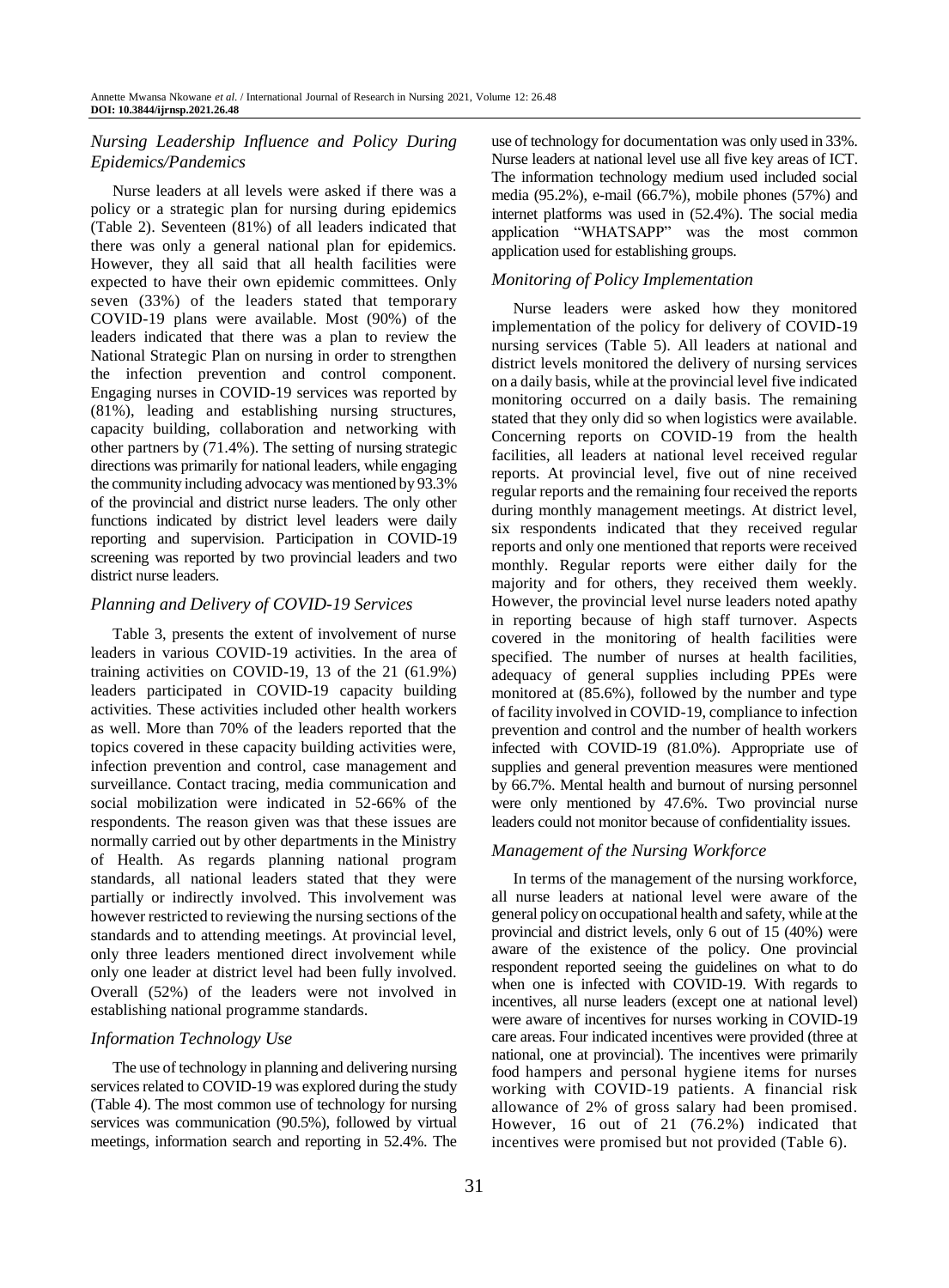|   |                                                         | National |                                 |   | <b>Provincial District</b> |                   | Totals |    |      |  |
|---|---------------------------------------------------------|----------|---------------------------------|---|----------------------------|-------------------|--------|----|------|--|
|   | Variable                                                | n        | --------------<br>$\frac{0}{0}$ | n | $\%$                       | ------------<br>n | $\%$   | n  | $\%$ |  |
|   | Total number of leaders                                 |          |                                 | 9 |                            |                   |        | 21 |      |  |
|   | Main responsibilities                                   |          |                                 |   |                            |                   |        |    |      |  |
|   | a) Policy translation and dissemination                 |          |                                 |   |                            |                   |        | 10 | 47.6 |  |
|   | b) Supervision of nursing personnel                     |          |                                 |   |                            |                   |        | 20 | 95.2 |  |
|   | c) Quality assurance and adherence monitoring           |          |                                 |   |                            |                   |        |    | 52.4 |  |
|   | d) Coordination of nursing services                     |          |                                 |   |                            |                   |        | 18 | 85.7 |  |
|   | e) Collaboration with other departments                 |          |                                 |   |                            |                   |        |    | 23.8 |  |
|   | f) Activity planning, budgeting, implementation         |          |                                 |   |                            |                   |        |    | 30.0 |  |
|   | g) Capacity building, technical support $\&$ mentorship |          |                                 |   |                            |                   |        |    | 52.4 |  |
|   | h) Research                                             |          |                                 |   |                            |                   |        |    | 30.0 |  |
|   | i)Monitoring and evaluation of nursing services         |          |                                 |   |                            |                   |        | 16 | 76.2 |  |
| 2 | Changes in responsibilities because of COVID-19         |          |                                 |   |                            |                   |        |    |      |  |
|   | a) Major changes                                        |          |                                 |   |                            |                   |        | 13 | 61.9 |  |
|   | b) Minimal change                                       |          |                                 |   |                            |                   |        |    | 14.3 |  |
|   | c) No change                                            |          |                                 |   |                            |                   |        |    | 23.8 |  |

**Table 2:** Nurse leadership influence and specific COVID-19 related functions

|     |                                                        | National |               | Provincial |      | <b>District</b> |               | Totals |      |
|-----|--------------------------------------------------------|----------|---------------|------------|------|-----------------|---------------|--------|------|
|     | Variable                                               | #        | $\frac{0}{0}$ | #          | $\%$ | #               | $\frac{0}{0}$ | #      | %    |
|     | Total number of leaders                                |          |               | 9          |      |                 |               | 21     |      |
| -1. | Strategic direction for nursing during epidemics       |          |               |            |      |                 |               |        |      |
|     | a) Only general national epidemic guidelines           | 5        |               |            |      |                 |               | 17     | 81.0 |
|     | b) Temporary strategic COVID-19 nursing plan available |          |               |            |      |                 |               |        | 33.3 |
| 2.  | Update of Nursing Strategic Plan                       |          |               |            |      |                 |               |        |      |
|     | a) No revision done                                    |          |               |            |      |                 |               | 20     | 95.2 |
|     | b) Regular/daily updates on current status             |          |               |            |      |                 |               |        | 5.0  |
| 3.  | Functions during COVID-19 Outbreak                     |          |               |            |      |                 |               |        |      |
|     | a) Setting nursing strategic direction                 |          |               |            |      |                 |               | 10     | 47.6 |
|     | b) Leading and establishing nursing structures         |          |               | n          |      |                 |               | 15     | 71.4 |
|     | c) Engaging nurses in COVID-19 services                |          |               |            |      |                 |               | 17     | 81.0 |
|     | d) Involvement in capacity building                    |          |               |            |      |                 |               | 15     | 71.4 |
|     | e) Collaboration and networking with other partners    |          |               | h.         |      |                 |               | 15     | 71.4 |
|     | f) Engaging the community including advocacy           |          |               |            |      |                 |               | 14     | 66.7 |
| 4.  | Other functions                                        |          |               |            |      |                 |               |        |      |
|     | a) Sensitization on COVID-19 to patients               |          |               |            |      |                 |               |        |      |
|     | b) Daily reporting (morning and evening)               |          |               |            |      |                 |               |        | 10.0 |
|     | c) Participation and supervision of COVID-19 screening |          |               |            |      |                 |               |        | 10.0 |

## **Table 3:** Planning and delivery of COVID-19 nursing services

|   |                                                          | National |      | Provincial |      | District |      | Totals |      |
|---|----------------------------------------------------------|----------|------|------------|------|----------|------|--------|------|
|   | Variable                                                 | #        | $\%$ | #          | $\%$ | #        | $\%$ | #      | %    |
|   | Total number of leaders                                  | 5        |      | 9          |      |          |      | 21     |      |
| 1 | Training activities conducted on COVID-19                | 5        |      |            |      |          |      | 13     | 61.9 |
| 2 | Topics covered during training                           |          |      |            |      |          |      |        |      |
|   | a) National standards for infection control              |          |      |            |      |          |      | 16     | 76.2 |
|   | b) Infection control and prevention                      |          |      |            |      |          |      | 16     | 76.2 |
|   | c) Case management                                       |          |      |            |      |          |      | 15     | 71.4 |
|   | d) Surveillance                                          |          |      |            |      |          |      | 15     | 71.4 |
|   | e) Contact tracing                                       |          |      |            |      |          |      | 14     | 66.7 |
|   | f) Social mobilization                                   |          |      |            |      |          |      | 11     | 52.4 |
|   | g) Media communication                                   |          |      |            |      |          |      | 12     | 57.1 |
| 3 | Involvement in establishing national programme standards |          |      |            |      |          |      |        |      |
|   | a) Fully involved                                        |          |      |            |      |          |      |        | 5.0  |
|   | b) Partially/indirectly                                  | 5        |      |            |      |          |      |        | 33.3 |
|   | c) Not involved                                          |          |      |            |      | 6        |      | 11     | 52.4 |
| 4 | Areas of involvement                                     |          |      |            |      |          |      |        |      |
|   | a) Reviews of plans for nursing services                 |          |      |            |      |          |      |        | 42.9 |
|   | a) Participation in meetings                             |          |      |            |      |          |      |        | 28.6 |
|   | b) Budgeting                                             |          |      |            |      |          |      |        | 5.0  |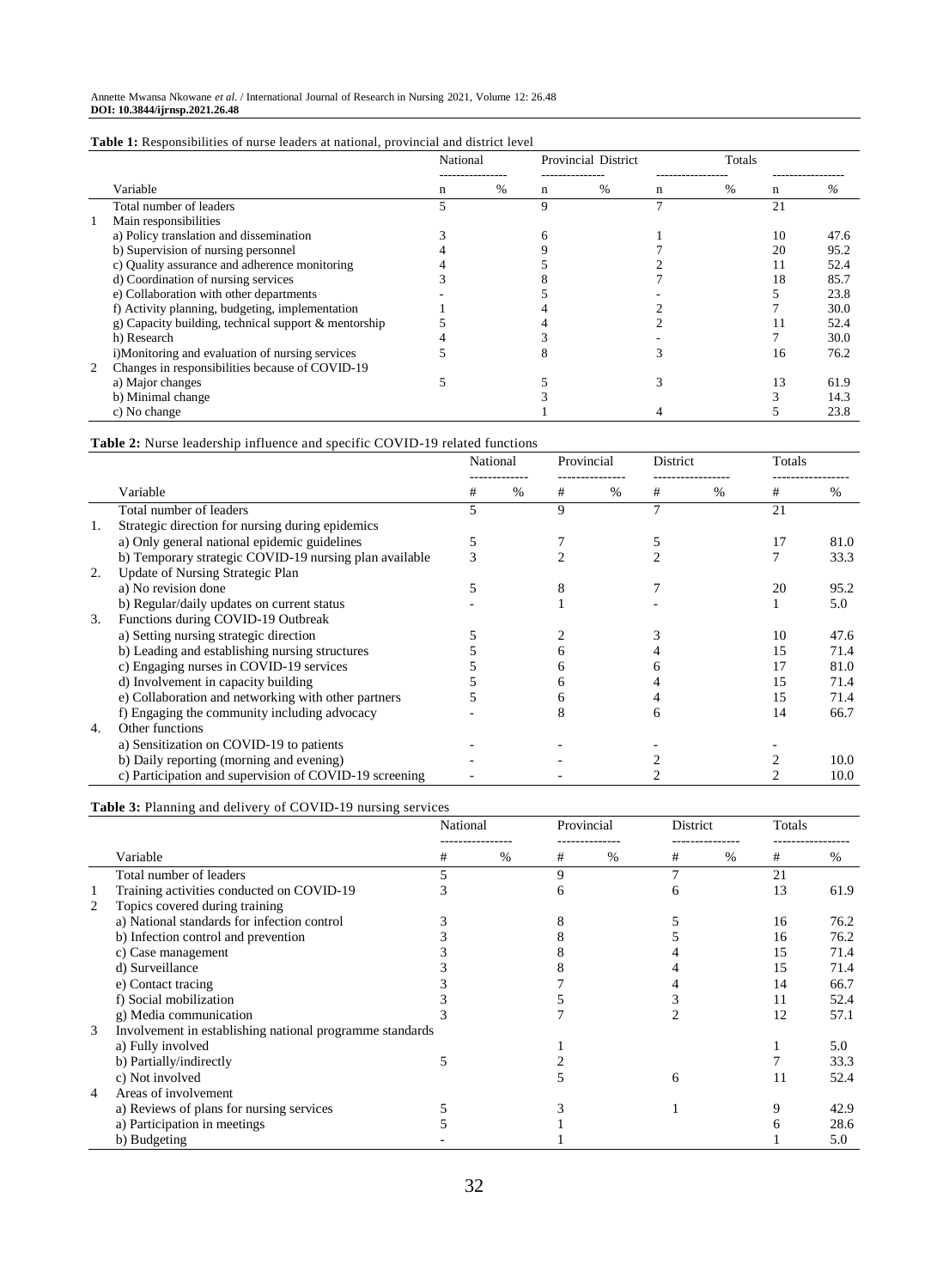#### Annette Mwansa Nkowane *et al*. / International Journal of Research in Nursing 2021, Volume 12: 26.48 **DOI: 10.3844/ijrnsp.2021.26.48**

#### **Table 4:** Information Technology (IT) use

|                                             | National |      | Provincial   |      | District |      | Totals |      |
|---------------------------------------------|----------|------|--------------|------|----------|------|--------|------|
| Variable                                    | #        | $\%$ | #            | $\%$ | #        | $\%$ | #      | %    |
| Total number of leaders                     |          |      | 9            |      |          |      | 21     |      |
| Technology use for nursing related services |          |      |              |      |          |      |        |      |
| a) Communication                            |          |      |              |      |          |      | 19     | 90.5 |
| b) Documentation/Recording                  |          |      |              |      |          |      |        | 33.3 |
| c) Virtual meetings, online forums          |          |      |              |      |          |      | 11     | 52.4 |
| d) Information searches and sharing         |          |      |              |      |          |      | 11     | 52.4 |
| e) Reporting                                |          |      |              |      |          |      | 11     | 52.4 |
| 2 IT methods used for ensuring              |          |      |              |      |          |      |        |      |
| efficient services                          |          |      |              |      |          |      |        |      |
| a) Social media                             |          |      |              |      |          |      | 20     | 95.2 |
| b) E-mail                                   |          |      |              |      |          |      | 14     | 66.7 |
| c) Mobile phones                            |          |      |              |      |          |      | 12     | 57.1 |
| d) Internet platforms                       |          |      | <sub>6</sub> |      |          |      | 11     | 52.4 |

## **Table 5:** Monitoring of policy implementation

|    |                                                                 | National |      | Provincial |      | District |      | Totals |      |
|----|-----------------------------------------------------------------|----------|------|------------|------|----------|------|--------|------|
|    | Variable                                                        | #        | $\%$ | #          | $\%$ | #        | $\%$ | #      | %    |
|    | Total number of leaders                                         | 5        |      | 9          |      | 7        |      | 21     |      |
|    | Monitoring of delivery of nursing services                      |          |      |            |      |          |      |        |      |
|    | a) Daily monitoring (2 times a day minimum)                     |          |      | 5          |      | 6        |      | 11     | 52.4 |
|    | b) Only when logistics were available                           |          |      | 2          |      |          |      | 2      | 10.0 |
| 2. | Regular reports from facilities on supplies and human resources |          |      |            |      |          |      |        |      |
|    | a) Regular reports received (frequency varied)                  | 5        |      | 5          |      | 6        |      | 16     | 76.2 |
|    | b) Monthly reports (during management meetings)                 |          |      | 4          |      |          |      | 5      | 23.8 |
|    | c) Apathy noted because of high staff turnover                  |          |      | 3          |      |          |      | 3      | 14.3 |
| 3. | Aspects covered in monitoring of health facilities              |          |      |            |      |          |      |        |      |
|    | a) Number and type of facilities involved in COVID-19           | 5        |      | 6          |      | 6        |      | 17     | 81.0 |
|    | b) Adequacy of supplies at facilities including PPE             | 5        |      |            |      | 6        |      | 18     | 85.6 |
|    | c) Appropriate use of supplies and prevention measures          | 2        |      | 5          |      |          |      | 14     | 66.7 |
|    | d) Compliance with infection control at the facilities          | 4        |      | 6          |      |          |      | 17     | 81.0 |
|    | e) Number of nursing personnel at facility including students   | 4        |      |            |      |          |      | 18     | 85.6 |
|    | f) Number of health workers infected with COVID-19              | 3        |      |            |      |          |      | 17     | 81.0 |
|    | at the health facility                                          |          |      |            |      |          |      |        |      |
|    | f) Mental health and burn-out of nursing personnel              | 4        |      | 6          |      |          |      | 10     | 47.6 |

#### **Table 6:** Nursing workforce management

|                                    | National            |      | Provincial |      | District             |      | Totals                   |      |
|------------------------------------|---------------------|------|------------|------|----------------------|------|--------------------------|------|
| Variable                           | --------------<br># | $\%$ | <br>#      | $\%$ | ---------------<br># | $\%$ | -------------------<br># | %    |
| Total number of leaders            |                     |      | 9          |      | −                    |      | 21                       |      |
| Management of nursing workforce    |                     |      |            |      |                      |      |                          |      |
| a) Awareness on policy or strategy |                     |      |            |      | 4                    |      | 11                       | 52.4 |
| on occupational safety             |                     |      |            |      |                      |      |                          |      |
| b) Guidelines for occupational     | 0                   |      |            |      |                      |      |                          | 5.0  |
| exposure to COVID-19               |                     |      |            |      |                      |      |                          |      |
| 2 Incentives for nurses working in |                     |      | Q          |      |                      |      | 20                       | 95.2 |
| COVID-19 risk areas                |                     |      |            |      |                      |      |                          |      |
| a) Incentives provided             | 3                   |      |            |      | $\Omega$             |      | 4                        | 20.0 |
| b) Incentives promised but not     |                     |      | 8          |      |                      |      | 16                       | 76.2 |
| implemented                        |                     |      |            |      |                      |      |                          |      |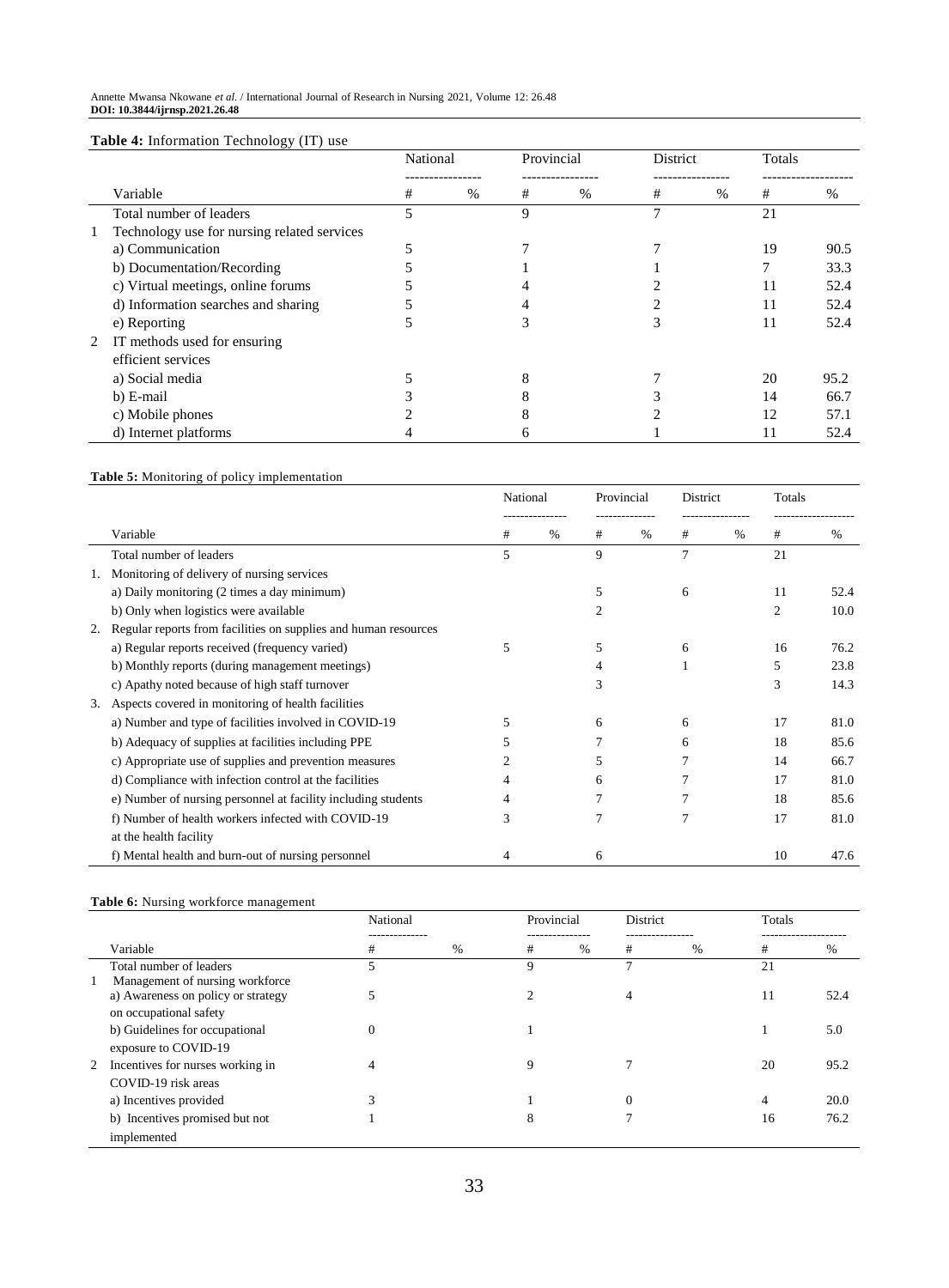# *Overall Experiences of Nurse Leaders in Responding to COVID-19*

The overall experiences of nurse leaders at national, provincial and district levels are summarized in Table 7. Experiences in partnerships and engagement of nurse leaders that were important to the delivery of COVID-19 services are presented in Table 8.

The leaders expressed need for greater involvement of partners to ensure understanding of work areas and for nurse leaders to understand partner's mandates. This would also enable partners to provide specific support to nursing services and minimize duplication of efforts and improve communication. One area suggested was the setting up of "Taskforces" where objectives, plans, activities and feedback are shared. Transparency and accountability on resources provided by partners in support of the COVID-19 response were perceived as an imperative. Across all nursing leadership levels, they expressed need for engagement in planning and providing input in all key meetings as early as possible during a pandemic such as, being involved in the process of resource mobilization. Collaboration, interdisciplinary work modalities and sharing of experiences were viewed as important aspects in responding to epidemics/pandemics. Such collaboration should be free of intimidation, where nurse leaders are treated as equals in management and recognized in the delivery of COVID-19 services to the patients and the community. Direct involvement in capacity building of nurse leaders was desired as an essential aspect of their professional growth. They indicated that trainers of trainers across all levels were needed and guidelines for nursing during epidemics were necessary and should be readily available. In order for them to perform better in their supervisory and monitoring functions, they also pointed out the urgent need to ensure logistics such as dedicated transport and communications facilities. Mentoring and psychological support to the staff they supervise and clarity on policy and implementation of incentives for those working in high risk environments and its implementation were needed.

The national level nurse leaders acknowledged that COVID-19 provided a new experience that highlighted the need for epidemic and pandemic preparedness. However, they felt that work was challenging even when there was an operational plan for nursing due to the limited role nurses have in decision making. Teamwork was viewed as indispensable and that communication was an important aspect of mobilizing nurses to participate in COVID-19 services. Technology played a useful role in accessing and sharing information with other nurse leaders. The COVID-19 experience also revealed that most nurses had no motivation to work on COVID-19 services due to lack of incentives. At the provincial level, leaders noted that being unprepared at the beginning of the pandemic increased infections amongst nurses due to lack of PPEs. Furthermore,

inadequately prepared nurses and the shortage of nurses increased the workload which jeopardized the provision of quality care. Nurses were afraid of contracting the disease and were stigmatized by the community. Lack of incentives or tokens of appreciation, limited facilities and challenges in the use of information technology for work and communication were negative experiences. Nevertheless, the provincial leaders acknowledged the positive relationships they had cultivated with partners and that the Incidence Management System and the Zambia National Institute of Public Health helped reduce anxieties and overcame some challenges. On the other hand, the district level leaders lamented the lack of nursing plans, risk of exposure to infections and lack of appreciation, leaving nurses feeling neglected and making work difficult. The leaders at this level also alluded to similar experiences outlined by provincial nurse leaders such as inadequate staff, deployment of staff not oriented or trained on COVID-19, long working hours and the emotional and physical impact of COVID-19 on the staff and their families, which was not given priority by higher-level management. Finally, the nurse leaders proposed the changes that would be needed to improve their effectiveness in providing support to the COVID-19 outbreak response and other future epidemics (Table 9).

Across all three levels, support for logistics, communication and a fully funded operational plan were a necessity for their work. Incentives for nurses should be implemented and adequate staffing at health facilities should be ensured. Their participation in a continuous professional development programme that would address their training needs was also highlighted.

### *Part 2: Nurse Leaders at Hospitals and Health Centres*

### *Roles and Responsibilities*

A total number of 37 nurse leaders from six provinces participated in the study (Table 10). The respondents included 6 Registered Nurses, 24 Nursing Officers, 2 Provincial Nursing Officers, 2 Chief Nursing Officers and an Enrolled Nurse. The most common role in the fight against COVID-19 was organizing nursing services (70.3%), infection control (56.8%) and monitoring patient care (51.4%). The role of infection control was higher at health center level study participants compared to those at hospital level. Monitoring of patient care was higher at hospital level (60%) while at health center level it was 14.3%. Other roles were reported by 30% or less of the nurse leaders.

## *Key Daily and Routine Activities During Covid-19 and Key Characteristics for the Nurse Leader*

Key daily routine activities were similar between hospitals and health centers and the ideal characteristics needed for a nurse leader are given in Table 11. The activities included administrative duties, checking on COVID-19 precautions adherence (70.3%) and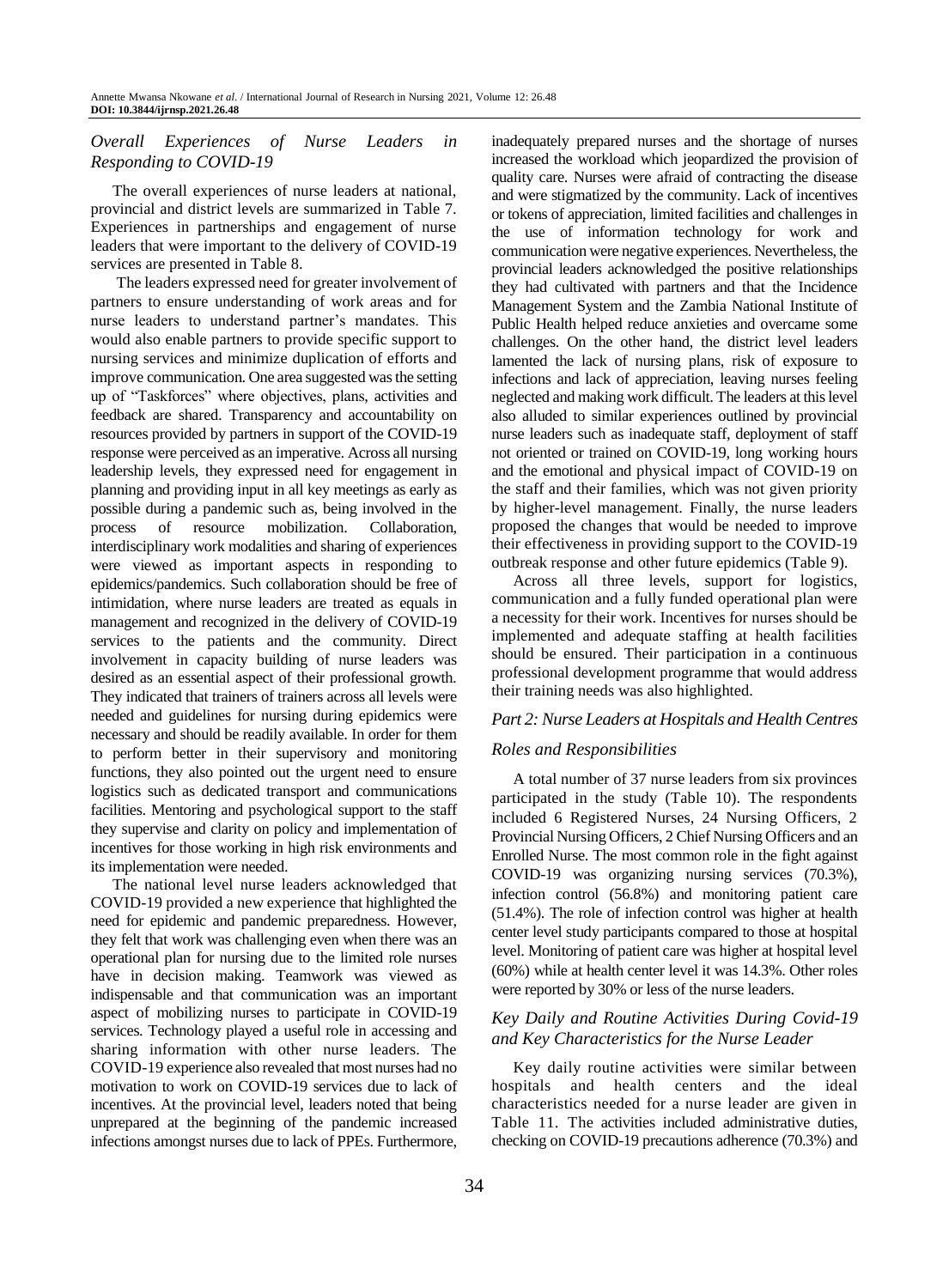routine spot-checks (56.8%). Hospital and health center level nurse leaders outlined their main functions during the COVID-19 pandemic. Engaging nurses in COVID-19 services was reported by 81.1% of the respondents, developing nursing capacity (78.4%), advocacy involving patients, family and community (73%), leading and establishing nursing structures was overall at 73% but significantly higher among hospital level nurse leaders. Setting strategic directions for nursing services was at 66.7% among leaders at hospital level and 42.9% at health center level. Establishing collaboration and networking with other professions was reported at 43.3% among hospital level leaders and only 28.6% at the health center level. Regarding the views on the characteristics of a nurse leader during the COVID-19 pandemic, hospital level nurse leaders considered the nurse leader to be an educator (60%) and be supportive (56.7%), while health center level leaders considered empathy (57.1%) as a key characteristic. Mentorship was specified by 43% and 14.3% of the hospital and health center leaders respectively. Advocacy was only mentioned by 40.0% of the hospital leaders.

### *Involvement in Training and Competencies*

With respect to involvement in training of staff to be deployed to COVID-19 isolation centers, only 33% hospital leaders and 57.1% health center nurse leaders were involved (Table 12). Key topics covered included; the use of PPEs (48.6%), infection prevention (45.9%), case management (42.9%), contact tracing (21.6%) and waste management (18.9%). In relation to competency in national standards for infection control, (63.3%) of the nurse leaders at hospital level stated they were competent while at the health center level it was 100%. For prevention and control of COVID-19, 63.3% hospital level nurse leaders indicated that they were competent while at health center level only 42.9% said they were competent. With regard to the management of COVID-19 cases, 50% felt competent at hospital level and 57.1% at the health centers. Competency in communication was reported lowest (35.1%). One respondent reported not being competent in any of the areas indicated. In terms of recognition and appreciation, only 27% felt they were recognized and appreciated by other health professionals and only 18.9% indicated appreciation by the public. One respondent indicated he/she was not competent in any of the 5 areas.

### *Role in Overseeing COVID -19 Nursing Services*

The role of nurse leaders at hospitals and health centers in overseeing nursing services are shown in Table 13. Ensuring infection control was highest amongst both hospital and health center based nurse leaders (66.7% and 57.1% respectively). Management of human resources was ranked higher among hospital nurse leaders compared to health center's (63.3% versus 42.9%). However, training and capacity building was higher at health centers 57% as

compared to 26.6% with hospital nurse leaders. Mentorship and provision of emotional support was low (at hospital level 30% and health centers 28.0%). The study also explored the extent to which nurse leaders were involved in specific COVID-19 activities. Only two of the hospital based leaders and one at the health center were involved in establishing standards for quality services for staff and patients. Involvement in recruitment of nurses was only reported by 33% of nurses at hospital level and none at the health centers. With regard to policy advice to the Ministry of Health, only 6 (20%) of hospital level nurse leaders reported involvement.

#### *Information Technology Use*

Information technology use by the nurse leaders is given in Table 14. The most common use was for communication (46.7% by hospital 42.9% at health centers). Use for reporting, was 40% at the hospital and 57.1% by health center nurse leaders. Technology use for information searches was limited (16.7% at hospital level and 28.6% at health care center level).

#### *Monitoring and Supervision*

Nurse leaders were asked to indicate if and how COVID-19 infection prevention and control standards were monitored (Table 15). Monitoring was higher at the hospital level (86.7%) and 57.1% at health centers. In terms of non-compliance to infection prevention and control standards, these were monitored more at the health centers (85.7%) compared to 73.3% at the hospital level. The most common non-compliance was non-wearing of masks (85.7%) at health centers and 53% at the hospital. Lack of social distancing was reported by 57.1% at health facility, citing limited work space as the cause. As regards action taken when there was non-compliance, it was mainly training and retraining, reinforcing measures and reminders. Overall, 75.7% reported that based on their interventions, they observed improvements in compliance. For sustained compliance to COVID-19 prevention and control standards, the nurse leaders employed continuous sensitization (hospital level 66.6%, 57.1% at health centre level) and ensuring availability of PPEs (46.7% at hospital level and 28.6% at health centers).

## *Psychological Support to Nurses Providing COVID-19 Services*

Nurse leaders were asked if they offered psychological support for the safety and personal wellbeing of nurses they supervise (Table 16). They cited advocacy and counselling (63.3%), ensuring PPEs 60% and continuous sensitization in 50% of hospital level nurse leaders. At the health centers nurse leaders mainly offered continuous sensitization and PPEs (85.7%) and advocacy and counselling (71.3%). Ensuring nurses had adequate rest was only reported by six leaders (16.2%). Five (16.7%) leaders at hospital level and only one (14.3%) at the health center level.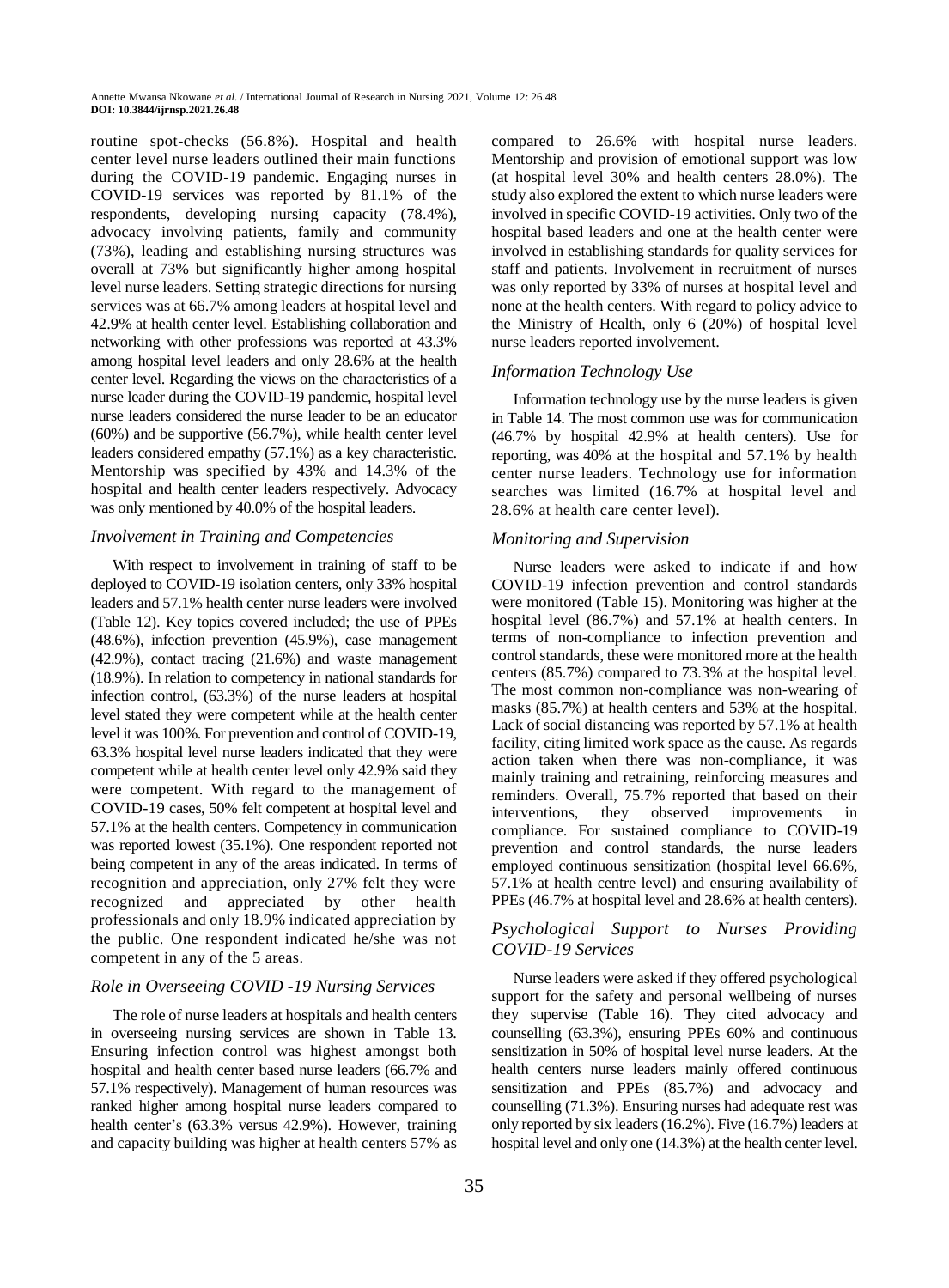#### *Partnerships and Networking*

In terms of collaborative efforts in delivery of health services, 30 (81%) of all nurse leaders indicated NGOs as collaborating partners (Table 17). Fifty-six percent (56.8%) mentioned multi-lateral organizations, 40.5% indicated traditional leaders (15 nurses, only one was from a health center). Collaboration with faith-based organizations was reported by eight leaders (26.6%) at hospital level and three (42.9%) at health center level. The nurse leaders also outlined the contributions made by the collaborating partners. At hospital level, nurse leaders reported that partners participated in meetings (26%), donation of supplies and PPEs (23.3%). While at the health center level, nurse leaders indicated partners collaborated in community sensitization (71.4%) and donation of PPEs (28.6%). Only 14 leaders at hospital level named the collaborating partners while a total of 85.7% nurse leaders at health centers named the collaborating partners.

**Table 7:** Overall experience during COVID-19 pandemic

Overall experience in leading nursing services during COVID-19

| National level                                 | Provincial level                                 | District level                                |
|------------------------------------------------|--------------------------------------------------|-----------------------------------------------|
| 1. COVID-19 provided new learning experience   | 1. Provision of quality care was compromised     | 1. Lack of nursing plans, risks of infection, |
| and emphasized need for preparedness.          | because of limited resources, inadequately       | lack of appreciation left nurses feeling      |
| 2. Work was challenging even when there was    | trained nurses on infection control, fear        | neglected which made work difficult.          |
| a plan for nursing because nurses have no role | of contracting COVID-19 and stigma.              | 2. Inadequate staff and deployment of         |
| in decision making and no power.               | 2. Unpreparedness of the health system at        | untrained staff compromised patient care.     |
| 3. Difficulties were common when there was no  | beginning increased risk of infection            | 3. Long working hours, stress due to          |
| teamwork and the fact that no incentives were  | to nurses due to lack of PPEs.                   | physical and emotional impact of              |
| provided resulted in lack of motivation.       | 3. Shortage of nursing personnel to support      | COVID-19 on staff and their families          |
| 4. Communication was very important for        | COVID-19 patients and stress due to              | was not addressed and not given               |
| mobilizing nurses and for sensitization.       | overwork of the few nurses                       | priority by management at all                 |
| 5. Technology was very useful for accessing    | 4. Limited facilities and challenges for         | levels.                                       |
| information and sharing of information         | use of IT for work and communication.            |                                               |
| with other nurse leaders.                      | 5. Good positive work relationships              |                                               |
|                                                | with partners.                                   |                                               |
|                                                | 6. Lack of incentives or tokens of appreciation. |                                               |
|                                                | 7. The Incident Management System at National    |                                               |
|                                                | Public Health Institute helped reduce anxieties  |                                               |
|                                                | and overcame some challenges.                    |                                               |

**Table 8:** Strengthening partnerships and engaging nurse leaders to ensure impact in epidemic response

| 1 Strengthening of partnerships post-COVID-19 to support other nursing priorities |  |
|-----------------------------------------------------------------------------------|--|
|-----------------------------------------------------------------------------------|--|

| National level                                                                                   | Provincial level                                                                   | District level                             |
|--------------------------------------------------------------------------------------------------|------------------------------------------------------------------------------------|--------------------------------------------|
| 1. Partners should be aware of the specific needs                                                | 1. Partners role to be involved in more than just                                  | 1. Partners involvement in planning to     |
| for COVID-19 and there should be reporting                                                       | COVID-19 (other areas such as MCH,                                                 | avoid duplication. Task forces to          |
| on the use of donations.                                                                         | integrated services).                                                              | include partners.                          |
| 2. Partners should be encouraged to support                                                      | 2. Nurse leaders should have a seat at the provincial 2. Improve communication and |                                            |
| other health areas such as capacity building.                                                    | coordination meeting so they can buy in into                                       | sharing of updates with the partners.      |
| 3. Continuous engagement of partners,                                                            | the issues or needs for nursing and have input                                     | 3. Provide feedback on what their          |
| transparency in use of donations and when                                                        | in planned activities for nursing.                                                 | support has contributed.                   |
| possible targeting the assistance provided.                                                      | 3. Coordination of different partners to avoid                                     | 4. Involve them as members of the          |
|                                                                                                  | duplication of support.                                                            | District Health Teams.                     |
|                                                                                                  | 4. Nurse leaders should have a good                                                |                                            |
|                                                                                                  | understanding of the mandates of the                                               |                                            |
|                                                                                                  | different partners so as to maximize their roles.                                  |                                            |
| 2 Areas nursing leaders should be engaged in to have a greater impact on responding to epidemics |                                                                                    |                                            |
| 1. Better collaboration and improving working                                                    | 1. Capacity building of nurse leaders                                              | 1. Nurses should be involved right from    |
| together with other health leaders and better                                                    | in the area of infection control.                                                  | the start and provide input at all levels. |
| involvement in decision making on COVID-19                                                       | 2. Specific guidelines for major                                                   | 2. PPEs should be provided in full to      |
| issues.                                                                                          | outbreaks should be readily available.                                             | prevent infection among nurses.            |
| 2. Provision of logistics and resources for nurse                                                | 3. Nurse leaders should be involved in training                                    | 3. Nurses should be involved in all areas  |
| leaders at all levels to perform their                                                           | of staff. This should not be left to people                                        | including planning management,             |
| supervisory and monitoring functions.                                                            | coming from the national level. Use of training                                    | resource mobilization.                     |
| 3. A firm commitment by leadership to                                                            | of trainers (TOTs) should be given priority.                                       | monitoring and evaluation.                 |
| engage nurse leaders in planning that is                                                         | 4. Nurse leaders should be involved in all                                         |                                            |
| currently done at a very high level.                                                             | areas of work including planning, be                                               |                                            |
| 4. Develop/ensure that at all work levels there is an                                            | represented at key meetings and as early                                           |                                            |
| environment that is collaborative and inter-disciplinary                                         | as possible when there are outbreaks.                                              |                                            |
| so that nurse leaders do not feel intimidated, are                                               | 5. Opportunities should exist for sharing                                          |                                            |
| treated as equals and recognized for their role in                                               | of experiences with other nurses.                                                  |                                            |
| management and delivery of health services.                                                      |                                                                                    |                                            |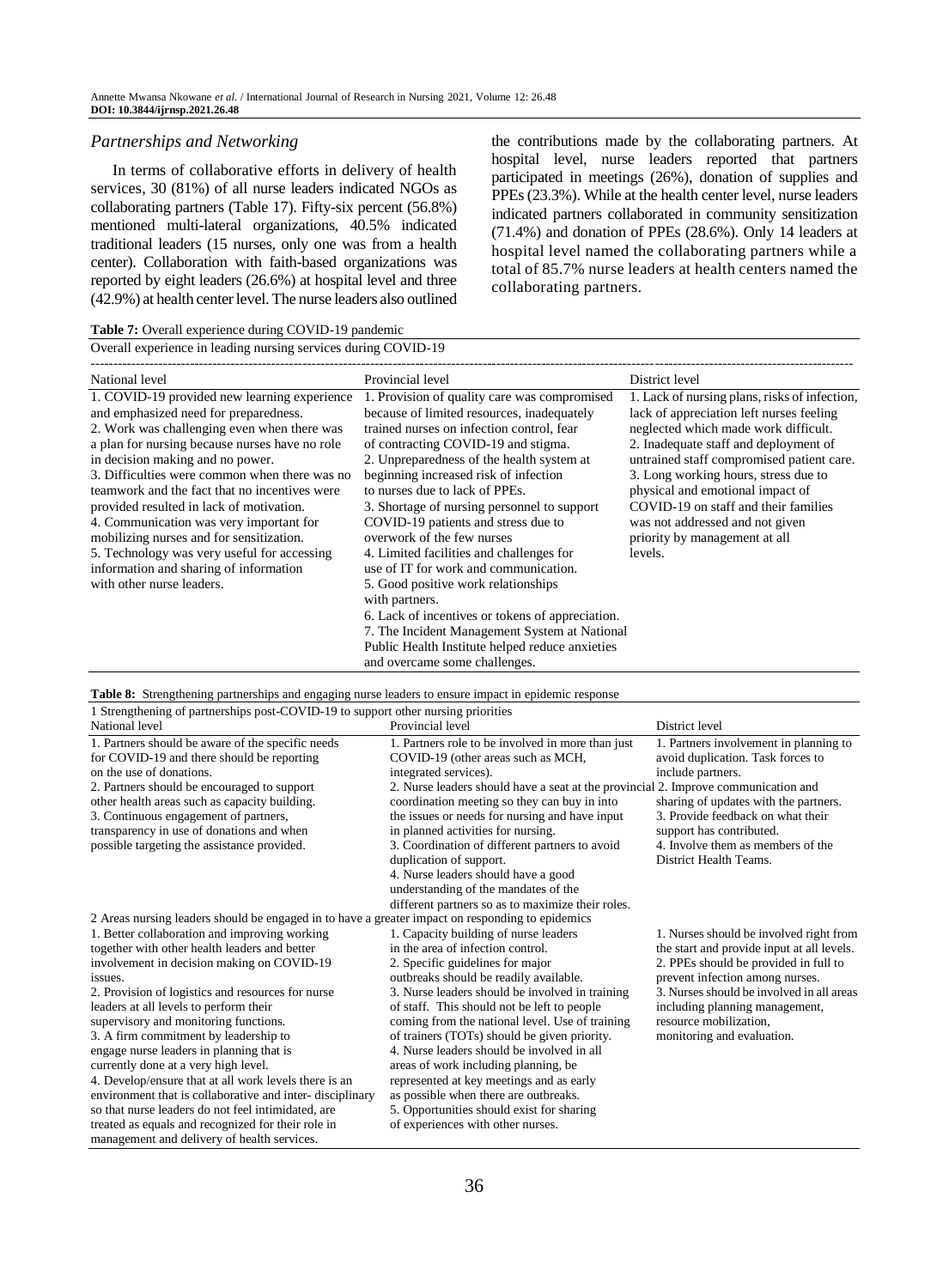Annette Mwansa Nkowane *et al*. / International Journal of Research in Nursing 2021, Volume 12: 26.48 **DOI: 10.3844/ijrnsp.2021.26.48**

| <b>Table 9:</b> Changes needed to improve the effectiveness of nurse leaders at national, provincial and district levels |                                                      |                                                  |  |  |  |  |  |  |  |
|--------------------------------------------------------------------------------------------------------------------------|------------------------------------------------------|--------------------------------------------------|--|--|--|--|--|--|--|
| National level                                                                                                           | Provincial level                                     | District level                                   |  |  |  |  |  |  |  |
| 1. Action plans should be in place for nursing                                                                           | 1. Logistics (transport, communications)             | 1. Technical support for mentorship.             |  |  |  |  |  |  |  |
| in epidemics.                                                                                                            | to perform essential functions.                      |                                                  |  |  |  |  |  |  |  |
| 2. Improve communications between nurse                                                                                  | 2. Standardized strategic plans and guidelines.      | 2. Dedicated logistics for performance of their  |  |  |  |  |  |  |  |
| leaders at all levels, including more use of virtual ITC.                                                                | 3. Direct access to resources and information.       | duties (e.g., transport, communication).         |  |  |  |  |  |  |  |
| 3. Logistics should be made available for activities                                                                     | 4. Ensure continuous professional development and    | 3. Specific nursing strategic plan for COVID-19. |  |  |  |  |  |  |  |
| such as mentoring, psychosocial support for                                                                              | offer exchange programme with other provinces.       | 4. Working in a multi -disciplinary team.        |  |  |  |  |  |  |  |
| personnel, transport during an epidemic                                                                                  | 5. Advocacy so that nurses' voices are               | 5. Adequate staffing at health facilities.       |  |  |  |  |  |  |  |
| and not rely on others.                                                                                                  | heard and not looked down upon.                      |                                                  |  |  |  |  |  |  |  |
| 4. Targeted, rather than basket support for specific                                                                     | 6. Nursing plans at provincial level should be fully |                                                  |  |  |  |  |  |  |  |
| activities related to nursing should be encouraged.                                                                      | funded and incentives should be                      |                                                  |  |  |  |  |  |  |  |
| 5. Provide more opportunities for continuous                                                                             | budgeted for and provided.                           |                                                  |  |  |  |  |  |  |  |
| professional development and enhance                                                                                     |                                                      |                                                  |  |  |  |  |  |  |  |
| skills of nurse leaders.                                                                                                 |                                                      |                                                  |  |  |  |  |  |  |  |
| 6. Clarity on policy as well as provision of                                                                             |                                                      |                                                  |  |  |  |  |  |  |  |

## incentives for working in risky environments.

#### **Table 10:** Health facility level leaders' positions and their roles in COVID-19 response

|              |                               | Hospital       |                          | <b>Health Centre</b> |                              | Total          |      |
|--------------|-------------------------------|----------------|--------------------------|----------------------|------------------------------|----------------|------|
|              | Variable                      | $n = 30$       | <br>%                    | $n = 7$              | --------------------<br>$\%$ | $n = 37$       | %    |
| $\mathbf{1}$ | Position of leader            |                |                          |                      |                              |                |      |
|              | a) Registered Nurse           |                | 3.3                      | 5                    | 71.4                         | 6              | 16.2 |
|              | b) Nursing Officer            | 23             | 76.6                     |                      | 14.3                         | 24             | 64.9 |
|              | c) Provincial Nursing Officer | 2              | 6.6                      |                      | $\overline{\phantom{a}}$     | 2              | 5.4  |
|              | d) Chief Nursing Officer      | $\mathfrak{D}$ | 6.6                      |                      |                              | $\overline{c}$ | 5.4  |
|              | e) Enrolled Nurse             |                | $\overline{\phantom{a}}$ |                      | 14.3                         |                | 2.7  |
| 2            | Role in COVID-19 fight        |                |                          |                      |                              |                |      |
|              | a) Infection control          | 16             | 53.3                     |                      | 71.4                         | 21             | 56.8 |
|              | b) Resource organization      | 20             | 66.7                     | 4                    | 57.1                         | 26             | 70.3 |
|              | c) Technical support          | 6              | 16.7                     |                      | 0.0                          | 6              | 16.2 |
|              | d) Information sharing        | 9              | 30.0                     |                      | 42.9                         | 12             | 32.4 |
|              | e) Monitor patient care       | 18             | 60.0                     |                      | 14.3                         | 19             | 51.4 |
|              | f) Detection/swabbing         |                | $\overline{\phantom{a}}$ |                      | 14.3                         |                | 2.7  |

# **Table 11:** Key daily and routine activities and nursing leadership during COVID-19 and key characteristics for the nurse leader

|   |                                                | Hospital |      | <b>Health Centre</b> |          | Total    |      |
|---|------------------------------------------------|----------|------|----------------------|----------|----------|------|
|   | Variable                                       | $n = 30$ | $\%$ | $N = 7$              | $\%$     | $N = 37$ | $\%$ |
|   | 1 Key routine daily activities                 |          |      |                      |          |          |      |
|   | a) Spot-checks                                 | 19       | 63.3 | 3                    | 42.9     | 21       | 56.8 |
|   | b) Check COVID-19 precautions adherence        | 21       | 70.0 | 5                    | 71.4     | 26       | 70.3 |
|   | c) Admin and management duties                 | 21       | 70.0 | 6                    | 85.7     | 26       | 70.3 |
| 2 | Key functions of Nurse Leader                  |          |      |                      |          |          |      |
|   | a) Strategic direction setting                 | 20       | 66.7 | 3                    | 42.9     | 23       | 62.2 |
|   | b) Leading and establishing nursing structures | 24       | 80.0 | 3                    | 42.9     | 27       | 73.0 |
|   | c) Engaging nurses in COVID-19 services        | 25       | 83.3 | 5                    | 71.4     | 30       | 81.1 |
|   | d) Developing nursing capacity                 | 24       | 80.0 | 4                    | 57.1     | 29       | 78.4 |
|   | e) Establish collaboration, networks with      |          |      |                      |          |          |      |
|   | professionals and others                       | 13       | 43.3 | $\overline{2}$       | 28.6     | 15       | 40.5 |
|   | f) Advocacy and involving family, community    |          |      |                      |          |          |      |
|   | and patients in prevention/control             | 22       | 73.3 | 5                    | 71.4     | 27       | 73.0 |
| 3 | Key characteristics for nurse leader           |          |      |                      |          |          |      |
|   | a) Advocate                                    | 12       | 40.0 | $\overline{0}$       | $\Omega$ | 12       | 32.4 |
|   | b) Educator                                    | 18       | 60.0 | 2                    | 28.6     | 20       | 54.1 |
|   | c) Mentor                                      | 13       | 43.3 |                      | 14.3     | 14       | 37.8 |
|   | d) Supportive                                  | 17       | 56.7 |                      | 14.3     | 18       | 48.6 |
|   | e) Empathy                                     | 7        | 23.3 | 4                    | 57.1     | 11       | 29.7 |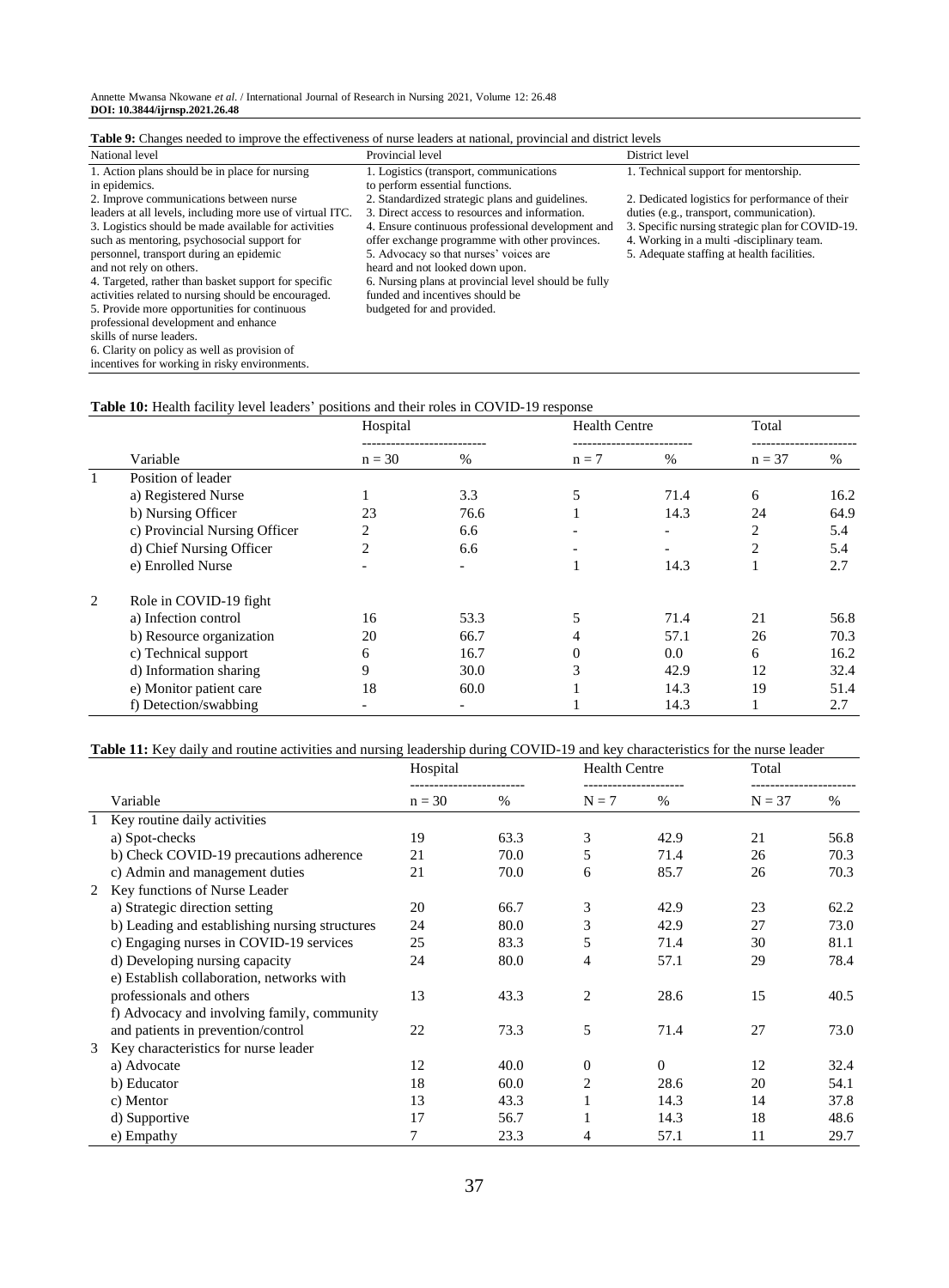| <b>Table 12:</b> Training, competency and recognition of nurse leaders |  |  |
|------------------------------------------------------------------------|--|--|
|                                                                        |  |  |

|   |                                                   | Hospital |      | <b>Health Centre</b> |      | Total    |       |
|---|---------------------------------------------------|----------|------|----------------------|------|----------|-------|
|   | Variable                                          | $n = 30$ | $\%$ | $n = 7$              | $\%$ | $n = 37$ | %     |
|   | Involved in training of staff to be deployed to   | 10       | 33.3 | 4                    | 57.1 | 14       | 37.8. |
|   | COVID-19 quarantine centres                       |          |      |                      |      |          |       |
|   | a) Infection prevention                           | 13       | 43.3 | 4                    | 57.1 | 17       | 45.9  |
|   | b) Case management                                | 13       | 43.3 | 3                    | 42.9 | 16       | 43.2  |
|   | c) Use of PPE                                     | 16       | 53.3 | 2                    | 28.6 | 18       | 48.6  |
|   | d) Contact tracing                                | 6        | 20.0 | 2                    | 28.6 | 8        | 21.6  |
|   | e) Waste management                               | 6        | 20.0 |                      | 14.3 | 7        | 18.9  |
| 2 | Areas respondents felt competent                  |          |      |                      |      |          |       |
|   | a) National standards for infection control.      | 19       | 63.3 | 7                    | 100  | 26       | 70.3  |
|   | b) Prevention and control of COVID-19.            | 19       | 63.3 | 3                    | 42.9 | 22       | 59.5  |
|   | c) Management of COVID-19 cases                   | 15       | 50.0 | 4                    | 57.1 | 19       | 51.4  |
|   | d) Social mobilization                            | 14       | 46.7 | 4                    | 57.1 | 18       | 48.6  |
|   | e) Media communication                            | 11       | 36.7 | 2                    | 28.6 | 13       | 35.1  |
| 3 | Recognition and appreciation of nurse leaders by: |          |      |                      |      |          |       |
|   | Other health professionals                        | 9        | 30.0 |                      | 14.3 | 10       | 27.0  |
|   | The general public                                | 7        | 23.3 |                      |      | 7        | 18.9  |

## **Table 13:** Role of nurse leaders in overseeing COVID-19 nursing services

|   |                                                                                          | Hospital       |                              | <b>Health Centre</b> |      | Total                       |      |
|---|------------------------------------------------------------------------------------------|----------------|------------------------------|----------------------|------|-----------------------------|------|
|   | Variable                                                                                 | $n = 30$       | --------------------<br>$\%$ | $n = 7$              | $\%$ | ---------------<br>$n = 37$ | $\%$ |
| 1 | Role in overseeing Nursing services for COVID-19                                         |                |                              |                      |      |                             |      |
|   | a) Management of Human Resources                                                         | 19             | 63.3                         | 3                    | 42.9 | 22                          | 59.5 |
|   | b) Ensuring infection control and protection of                                          | 20             | 66.7                         | 4                    | 57.1 | 24                          | 64.9 |
|   | staff (PPE, Supplies)                                                                    |                |                              |                      |      |                             |      |
|   | c) Upholding quality care of for COVID-19 patients                                       | 11             | 36.7                         | 3                    | 42.9 | 14                          | 37.8 |
|   | d) Training and capacity building                                                        | 8              | 26.6                         | 4                    | 57.1 | 12                          | 32.4 |
|   | e) Mentorship and emotional support to staff                                             | 9              | 30.0                         | 2                    | 28.6 | 11                          | 29.7 |
|   | f) Ensuring general safe environment in health centre                                    | 17             | 56.7                         | 3                    | 42.9 | 20                          | 54.1 |
|   | g) Contact tracing                                                                       | 2              | 6.6                          |                      | 14.3 | 3                           | 8.1  |
| 2 | Involvement in establishing national standards for<br>quality services and staff/patient | $\overline{c}$ | 6.6                          | $\Omega$             | 0.0  | $\overline{2}$              | 5.4  |
| 3 | Involvement in recruitment of nurses for facility                                        | 10             | 33.3                         | $\Omega$             | 0.0  | 10                          | 27.0 |
| 4 | Involvement in policy advice to the Ministry of Health                                   | 6              | 20.0                         | $\theta$             | 0.0  | 6                           | 16.2 |
|   | a) Serve as task force member                                                            |                | 3.3                          |                      |      |                             | 2.7  |
|   | b) Indirectly through supervisor                                                         |                | 3.3                          |                      |      |                             | 2.7  |
|   | c) Evaluation of standard practice                                                       |                | 3.3                          |                      |      |                             | 2.7  |

#### **Table 14:** Role of Information technology in COVID-19 service delivery

|                         | ິ<br>Hospital |      | <b>Health Centre</b> |      | Total    |      |
|-------------------------|---------------|------|----------------------|------|----------|------|
| Variable                | $n = 30$      | %    | $n = 7$              | $\%$ | $N = 37$ | %    |
| Use of IT in work       |               |      |                      |      |          |      |
| a) Communication        | 14            | 46.7 |                      | 42.9 | 17       | 45.9 |
| c) Information searches |               | 16.7 |                      | 28.6 |          | 18.9 |
| d) Meetings             | 8             | 26.6 |                      | 0.0  | 8        | 21.6 |
| e) Reporting            | 12            | 40.0 |                      | 57.1 | 16       | 43.2 |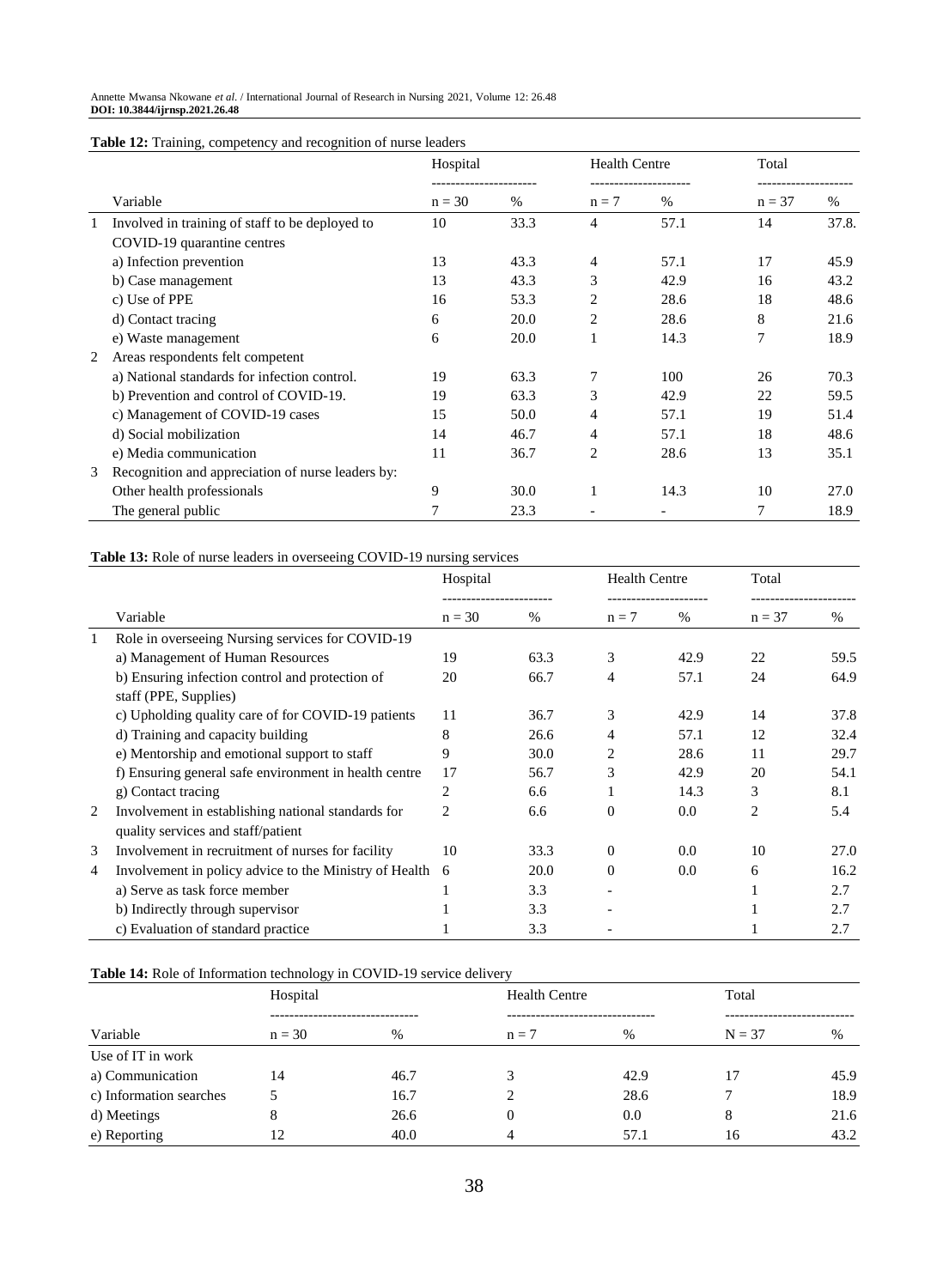**Table 15:** Monitoring infection control standards

|    |                                                                  | Hospitals |      | Health centres |         | Totals   |      |
|----|------------------------------------------------------------------|-----------|------|----------------|---------|----------|------|
|    | Variable                                                         | $n = 30$  | $\%$ | $N = 7$        | $\%$    | $N = 37$ | $\%$ |
| 1. | Infection control and prevention standards monitored at facility | 26        | 86.7 | 4              | 57.1    | 31       | 83.8 |
| 2. | Non-compliance observed by leader at facility                    | 22        | 73.3 | 6              | 85.7    | 28       | 75.7 |
|    | a) Hand hygiene                                                  | 13        | 43.3 | 2              | 28.6    | 15       | 40.5 |
|    | b) Non wearing of masks                                          | 16        | 53.2 | 6              | 85.7    | 22       | 59.5 |
|    | c) inappropriate use of PPE                                      |           | 23.3 | $\overline{0}$ | $0.0\,$ | 7        | 18.9 |
|    | d) No social distancing                                          | 4         | 13.3 | 4              | 57.1    | 8        | 21.6 |
|    | e) Waste management                                              |           | 3.3  | $\mathbf{0}$   | 0.0     |          | 2.7  |
| 3. | Action taken in response to non-compliance                       |           |      |                |         |          |      |
|    | a) Training/re-training                                          | 8         | 26.6 | 2              | 28.6    | 10       | 27.0 |
|    | b) Reinforcing measures                                          | 10        | 33.3 | 3              | 42.9    | 13       | 35.1 |
|    | c) Giving reminders                                              | 8         | 26.6 | 4              | 57.1    | 12       | 32.4 |
| 4. | Ensuring compliance with infection prevention and                |           |      |                |         |          |      |
|    | control standards at facility                                    |           |      |                |         |          |      |
|    | a) Hand hygiene training                                         | 8         | 26.6 | $\overline{0}$ | 0.0     | 8        | 21.6 |
|    | b) Continuous sensitization                                      | 20        | 66.6 | 4              | 57.1    | 24       | 64.9 |
|    | c) Ensure availability of PPE                                    | 14        | 46.7 | 2              | 28.6    | 16       | 43.2 |
|    | d) Spot-checks                                                   | 11        | 36.7 | 1              | 14.3    | 12       | 32.4 |
|    | e) Provision of guidelines                                       | 12        | 40.0 | 1              | 14.3    | 13       | 35.1 |
| 5  | Improvement in compliance following action                       | 22        | 73.3 | 6              | 85.7    | 28       | 75.7 |

#### **Table 16:** Psychological support

|                                 | Hospitals |      | <b>Health Centres</b> |               | Totals   |      |
|---------------------------------|-----------|------|-----------------------|---------------|----------|------|
|                                 |           |      |                       |               |          |      |
| Variable                        | $n = 30$  | $\%$ | $n = 7$               | $\frac{0}{0}$ | $n = 37$ | %    |
| Psychological support to staff  |           |      |                       |               |          |      |
| a) Advocate/provide counselling | 19        | 63.3 |                       | 71.4          | 24       | 64.9 |
| b) Ensure adequate PPE          | 18        | 60.0 |                       | 85.7          | 24       | 64.9 |
| c) Ensure nurses rest enough    |           | 16.7 |                       | 14.3          |          | 16.2 |
| d) Continuous sensitization     | 15        | 50.0 |                       | 85.7          |          | 56.8 |

## **Table 17:** Collaboration with partners and their contributions

|    |                                                              | Hospitals |      | <b>Health Centres</b>    |      | Totals         |      |
|----|--------------------------------------------------------------|-----------|------|--------------------------|------|----------------|------|
|    | Variable                                                     | $n = 30$  | $\%$ | $n = 7$                  | $\%$ | $n = 37$       | $\%$ |
|    | Collaborating partners on COVID-19                           |           |      |                          |      |                |      |
|    | a) NGOs                                                      | 25        | 83.3 | 5                        | 71.4 | 30             | 81.1 |
|    | b) Multi-lateral agencies                                    | 19        | 63.3 | 2                        | 28.6 | 21             | 56.8 |
|    | c) Traditional healers                                       | 14        | 46.7 | $\mathbf{I}$             | 14.3 | 15             | 40.5 |
|    | d) Faith based organizations                                 | 8         | 26.6 | 3                        | 42.9 | 11             | 29.7 |
| 2. | Contribution of collaborating partners                       |           |      |                          |      |                |      |
|    | a) Indirectly through MOH/PMO/DHO                            | 4         | 13.3 | $\overline{0}$           | 0.0  | 4              | 10.8 |
|    | b) Donate supplies and PPE                                   | 7         | 23.3 | 2                        | 28.6 | 9              | 24.3 |
|    | c) regular participation in meetings                         | 8         | 26.6 | $\Omega$                 | 0.0  | 8              | 21.6 |
|    | d) Support personnel with food,                              | 2         | 6.3  | $\overline{0}$           | 0.0  | $\overline{2}$ | 5.4  |
|    | e) Community sensitization                                   | 3         | 3.3  | 5                        | 71.4 | 8              | 21.6 |
| 3. | Number of named collaborating partners                       | 14        | 46.6 | 6                        | 85.7 | 20             | 54.1 |
|    | a) Serve as task force member                                |           | 3.3  | $\overline{\phantom{a}}$ |      |                | 2.7  |
|    | b) Indirectly through supervisor                             |           | 3.3  | $\overline{\phantom{a}}$ |      |                | 2.7  |
|    | c) Evaluation of standard practice                           |           | 3.3  |                          |      |                | 2.7  |
| 4. | Leaders knowing contributions from faith based organizations | 22        | 73.3 | 6                        | 85.7 | 28             | 75.7 |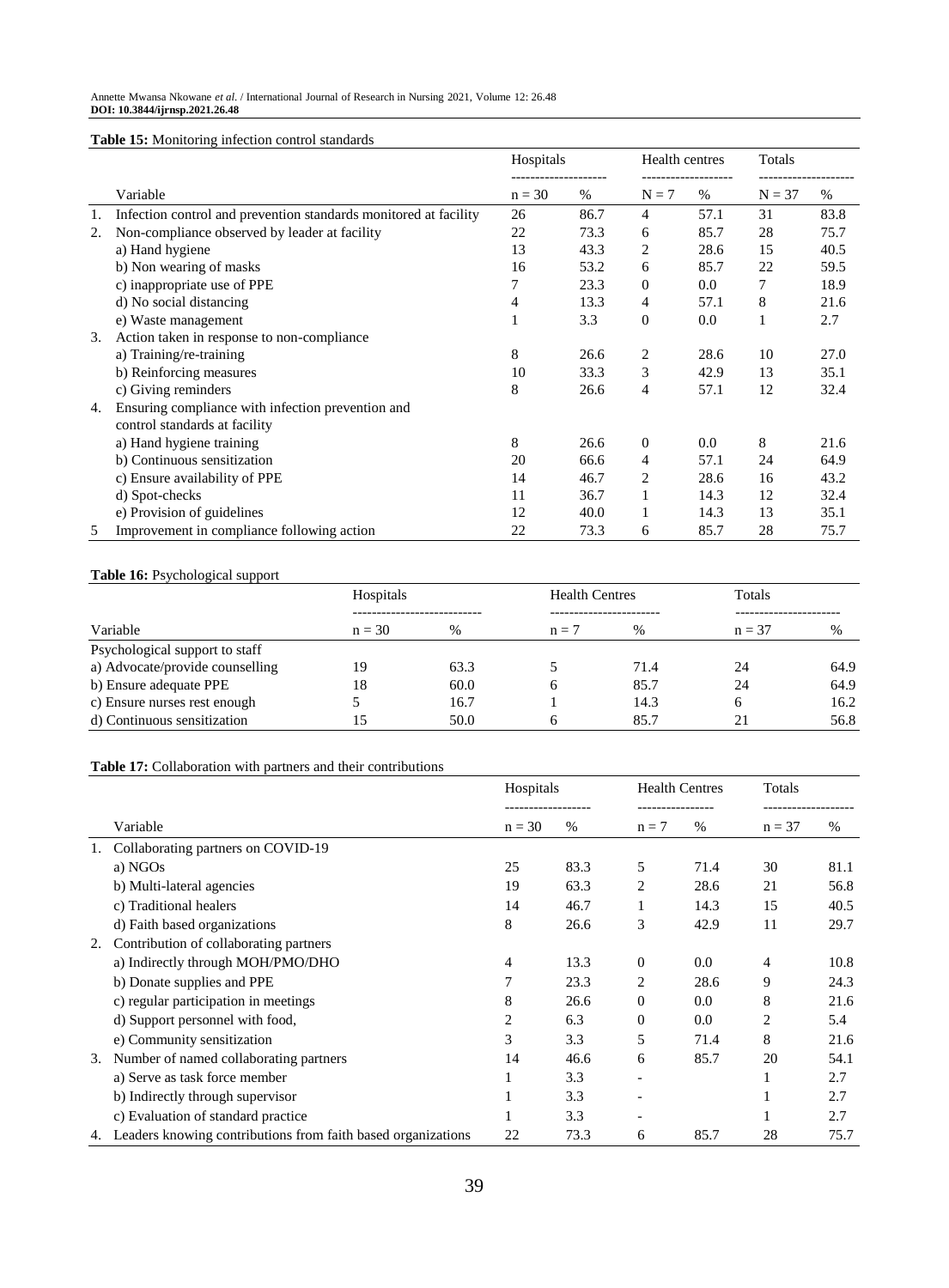# **Challenges and Opportunities**

The nurse leaders at hospital and health center facilities were asked to outline the challenges and opportunities that resulted from the work on COVID-19. Their responses were grouped into capacity building, competencies, teamwork and networking, community engagement, infrastructure (Table 18). Research, service delivery and the nursing workforce are presented in (Table 19).

### *Capacity Building*

Nurse leaders, especially at the health care facilities, appreciated the training and orientation, offered by NGOs and the Ministry of Health. In addition, some nurse leaders seized the opportunity to be engaged in online training programs on COVID-19. Most felt that they acquired new knowledge about the disease, its spread and response, but also noted that, it would have been better and appropriate if the nurse leaders at the health facilities or representatives had some input into the development of the training materials and strategies for training at an early stage. Some nurse leaders perceived that their frequent contact with their subordinates in COVID-19 operational sites enhanced mentorship and contributed to increased competency, motivation and improved the quality of services. The specific competences that were improved included; infection prevention and control measures, critical nursing care and epidemic preparedness and response. Furthermore, the nurse leaders stated that leadership (especially change management), lobbying, communication and technology use are important for continuous professional development.

### *Teamwork and Networking*

The nurse leaders stated that there was visibility of nursing leadership during the COVID-19 pandemic as the disease raised awareness amongst the health professionals. They collaborated with other teams and ensured timely reporting of health data from health facilities and up the health system ladder. There was enhanced and broadened partnerships among organizations that support health facilities. Some NGOs provided the critical materials and supplies for COVID-19 prevention and control, while others engaged in and supported continuous professional development. The nurse leaders noted that the nature of COVID-19, which required a concerted effort, demonstrated the indispensability of the role of multidisciplinary teams in service delivery, from health promotion, prevention, management and care to follow-up. The COVID-19 pandemic essentially brought nursing leadership closer to nurses in service areas and strengthened intra and interprofessional collaboration both in training/orientations and service delivery.

#### *Community Engagement*

Nurse leaders noted that the participation of communities in implementing policy change was an opportunity not to miss as most people saw the danger COVID-19 posed. This response can be attributed to the enhanced and sustained community health-seeking behaviors that were observed in some locations. However, the strategy of "lockdowns" also affected the delivery of key messages to households.

#### *Research*

There was a substantial voice among nurse leaders on the issue of research, in particular, the inability to participate in COVID-19 related research mainly due to the intensity of work. This was based on the recognition of the importance of delivering nursing services that are evidence-based. They acknowledged that research is an important aspect of nursing services that requires much more focus in the future to ensure that evidence derived from nursing research is put into practice.

#### *Infrastructure*

According to the nurse leaders' experience, there was concern regarding the lack of facilities for nurses and other health workers at the start of the epidemic. Some of these were related to the infrastructure for social distancing in work spaces, sanitary facilities including showers and changing rooms for staff at the end of their shifts to minimize the possibility of transmitting the infections to their families. Also noted were COVID-19 facilities that had multiple entry and exit points compromising the effectiveness of traffic control.

#### *Service Delivery*

The nurse leaders at the health facilities overwhelmingly noted major improvement in response addressing issues related to infection control, human resource needs and supplies for nursing care of patients due to consistency in ensuring support for adhering to infection prevention and patient care. As regards non-compliance to universal precautions and proper use of PPEs, the leaders noted that this could have been attributed to work overload, shortage of staff and insufficient supervision and mentoring capacity. This increased the risk of acquiring and spreading COVID-19. The nurse leaders however stated that at times, the facilities experienced erratic supplies of PPEs (which at times were not the correct sizes) and medical and surgical supplies. This compromised service delivery because the nursing staff had to improvise so as to minimize the risk of infection spread among themselves and the patients. Furthermore, the nurse leaders indicated that in cases where nurses were infected with COVID-19, the support and care they received was not adequate because specific guidelines to deal with occupational exposure and infection were not available. The leaders shared their experience in relation to testing of suspected cases of COVID-19 patients admitted to the health facilities. At the beginning of the outbreak, there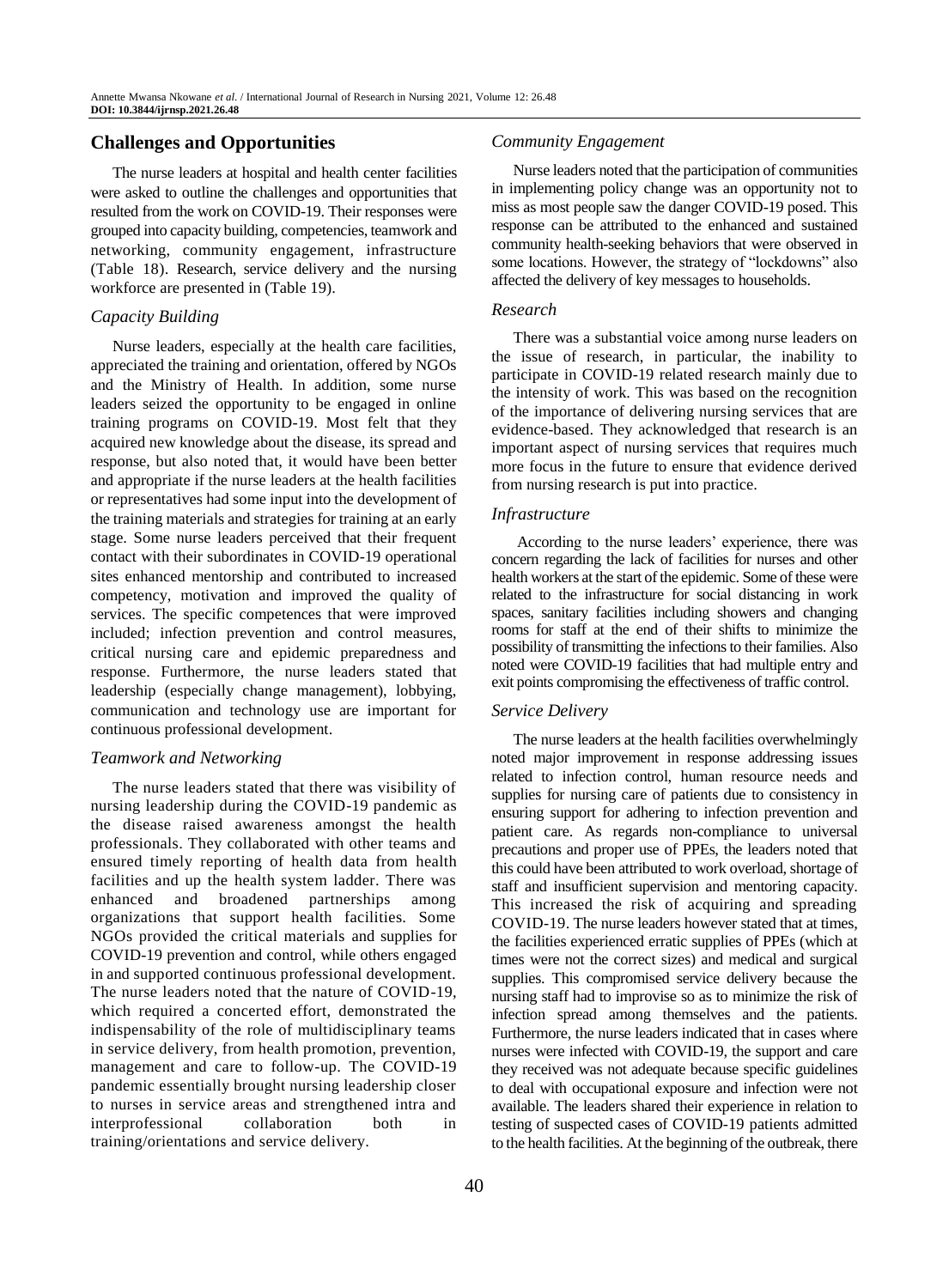were major delays in receiving COVID-19 test results. The leaders stated that this was a major constraint for early nursing planning as well as infection risk reduction among health workers. Lastly, it was also reported by nurse leaders at hospital and health centers that, there was so much focus on making sure there were adequate supplies for the COVID-19 response, neglecting the provision of supplies for patients with other health conditions.

*Quotes from Nurse Leaders on Service Delivery Experiences*

*"We need more nurses trained in critical care nursing with focus on respiratory care"*. *"Due to the delay of results (COVID-19 tests results)*, *clients were getting upset with the nurses*. *Nurse leaders had to call responsible people for results"*.

### *Nursing Workforce*

Nurse leaders noted that the late involvement of nursing leadership in policy development and programme planning led to inadequacy in the early preparation and implementation of services at the frontline. Their subsequent involvement in staff placement, redeployment, encouragement and reassurance was a big part of ensuring services were delivered accordingly. However, the leaders stated that the initial group of nurses that were deployed did not have the full competencies for addressing COVID-19 patient care needs. This led to insecurities in confidence in performing their tasks. Nurse leaders attributed this to the late involvement in the training of nurses on COVID-19. The nurse leaders further indicated that the chronic shortage of the nursing workforce hindered the optimal deployment of nurses to work on COVID-19, especially for the care of the critically ill patients needing oxygen. Nurses were more affected by the risk of infection across the structure including nurse leaders who undertook clinical work in support of the understaffed nurses. COVID-19 infections and fear among the nursing workforce due to inadequate PPEs hindered the smooth deployment of staff to COVID-19 service delivery sites. The nurse leaders recognized that the COVID-19 pandemic offered an opportunity to engage nurses who had retired or were not in service to participate in the response. The difficulty in work scheduling and assigning of duties due to shortage of staff resulted in psychological and physical strain among the available staff.

*Nurse Leaders Quotes on Managing the Workforce and their Work*

*"*...*we feared nurses dying especially when we did not have full PPEs"* 

*"*...*it was overwhelmingly stressful due to long working late hours in the evening and then early in the morning one had to do the report*. *So I slept very little in order to do reports for submission in the morning*.*"* 

*"*.... *nurses worked 6 h nonstop with only 2 nurses taking care of critically ill patients*. *I used to work up to 3 am preparing reports"*. *"*...*because of long working hours*, *we started giving ourselves two-day breaks*. *In the end some got sick*, *e*.*g*., with *high blood pressure*"

**Table 18:** Challenges and opportunities in capacity building, teamwork, community engagement and infrastructure cited by nurse leaders at health facilities

|                                | Challenges                                                                                                                     | Opportunities                                                                                                                                                                                                                                                                                                                                                                                              |
|--------------------------------|--------------------------------------------------------------------------------------------------------------------------------|------------------------------------------------------------------------------------------------------------------------------------------------------------------------------------------------------------------------------------------------------------------------------------------------------------------------------------------------------------------------------------------------------------|
| Capacity building              | Late involvement in the training on COVID-19<br>making the deployed nurses insecure of their<br>competencies and capabilities. | Utilization of online training programmes on<br>COVID-19 disease, transmission, management<br>and control.<br>Increased knowledge on outbreak<br>and emergency response.<br>Availability of orientation/training offered<br>by Ministry of Health and NGOs.<br>Enhanced and regular mentorship of nurses<br>working in COVID-19 related service areas.<br>Potential of developing well targeted continuous |
| Competencies                   | Skills limitation in critical care such as intubation.                                                                         | professional development programmes.<br>Improvement of skills in critical care nursing,<br>disaster preparedness and response, leadership<br>(change management), lobbying/communication,<br>infection prevention and control measures and<br>technology use.                                                                                                                                              |
| <b>Teamwork and Networking</b> |                                                                                                                                | Systems awareness of the importance of<br>teamwork, broadened partnerships and<br>enhanced links with organizations<br>that support health facilities.                                                                                                                                                                                                                                                     |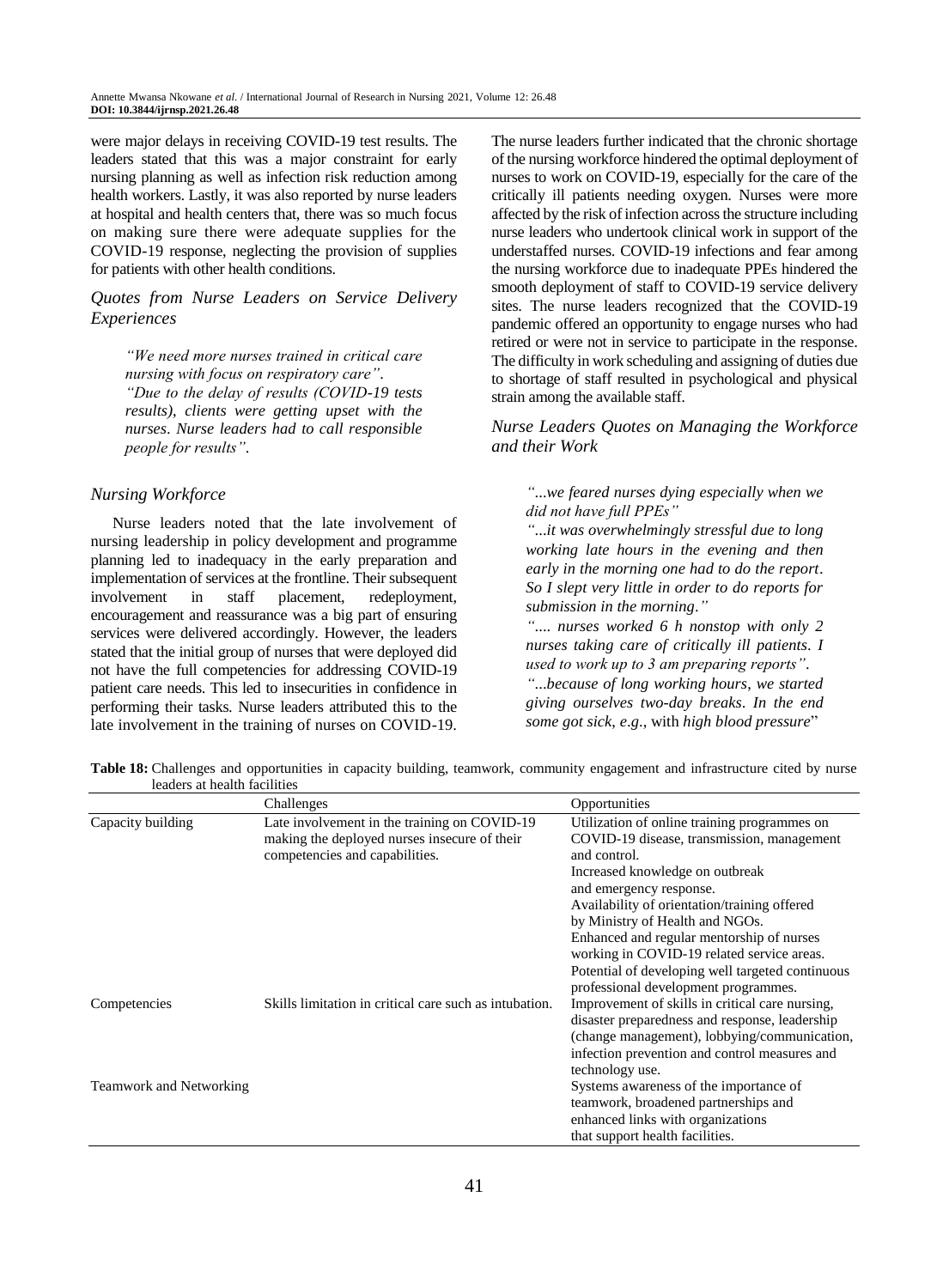#### **Table 18:** Continue

|                      |                                                | Nursing leadership being closer to nurses in<br>service areas for mentorship and support. |
|----------------------|------------------------------------------------|-------------------------------------------------------------------------------------------|
|                      |                                                | Broadening of experience exchanged<br>among various health facilities.                    |
|                      |                                                | Engagement of NGOs in CPD activities.                                                     |
|                      |                                                | Indispensable role of multidisciplinary                                                   |
|                      |                                                | teams in service delivery (health promotion,<br>prevention, care).                        |
| Community engagement | "Lockdown" affected delivery of key            | Participation of the community in                                                         |
|                      | messages to households.                        | implementing policy change.                                                               |
|                      |                                                | Sustainment of health-seeking behaviour.                                                  |
| Research             | Inability to participate in COVID-19 related   | Participation in operational research.                                                    |
|                      | research due to the intensity of work.         | Introduction of evidence-based practice.                                                  |
| Infrastructure       | Infrastructure limitations affected the        |                                                                                           |
|                      | implementation of social distancing policy.    |                                                                                           |
|                      | Multiple entry and exits rendered traffic      |                                                                                           |
|                      | control difficult in health facilities.        |                                                                                           |
|                      | Lack of appropriate sanitary facilities        |                                                                                           |
|                      | (e.g., staff shower rooms) affected motivation |                                                                                           |
|                      |                                                |                                                                                           |

**Table 19:** Challenges and opportunities in service delivery and nurse workforce cited by nurse leaders at health facilities

of staff in COVID-19 centres.

|                   | Challenges                                                                                                                                                                                                                                                                                                                                                                                                                                                                                                                                                                                                                                                                                                                                                                                                                                                                                                                                                                                                                                                                                                                                                                                                                      | Opportunities                                                                                                                                                                                                                                                                                                                                                                                                                                                                                                                                                                                                   |
|-------------------|---------------------------------------------------------------------------------------------------------------------------------------------------------------------------------------------------------------------------------------------------------------------------------------------------------------------------------------------------------------------------------------------------------------------------------------------------------------------------------------------------------------------------------------------------------------------------------------------------------------------------------------------------------------------------------------------------------------------------------------------------------------------------------------------------------------------------------------------------------------------------------------------------------------------------------------------------------------------------------------------------------------------------------------------------------------------------------------------------------------------------------------------------------------------------------------------------------------------------------|-----------------------------------------------------------------------------------------------------------------------------------------------------------------------------------------------------------------------------------------------------------------------------------------------------------------------------------------------------------------------------------------------------------------------------------------------------------------------------------------------------------------------------------------------------------------------------------------------------------------|
| Service delivery  | Erratic supplies of PPEs and other medical<br>and surgical materials compromised service<br>delivery resulting in nurses having to improvise.<br>Provision of befitting care to nurses infected<br>with COVID-19 due to inadequate infrastructure.<br>Focus and provision of supplies on COVID-19<br>patients at the expense of patients with other<br>health conditions.<br>Compliance to universal precautions and PPEs was<br>not 100% adding to the already overwhelmed tasks<br>of nurse leaders on mentoring and capacity building.<br>Inability to offer optimal safe working environment<br>due to shortage of staff and inconsistent and<br>inadequate supplies making it difficult to reduce<br>staff exposure to COVID-19.                                                                                                                                                                                                                                                                                                                                                                                                                                                                                           | Improvement in emergency response.<br>Awareness on infection prevention, practices,<br>care and programme management.<br>Innovation in times of scarce PPEs.<br>Consistency in grant approvals to ensure<br>availability of medical non-medical supplies<br>and materials.<br>Recognition of the importance of adherence to<br>universal precautions and PPEs.<br>Recruitment of a higher number of nurse<br>leaders to improve quality of work through<br>mentorship.                                                                                                                                          |
| Nursing workforce | Late involvement of nursing leadership in programme<br>planning and policy development leading to lack of<br>early preparedness of frontline workers.<br>Shortage of nursing workforce hindered the<br>optimal deployment of nurses to work on COVID-19.<br>Inadequate staff to take care of critically ill<br>patients needing oxygen.<br>Difficulty in convincing the nursing workforce to<br>work on COVID-19 given its high infectivity.<br>Delay in receiving COVID-19 results compounded<br>by the shortage of testing kits had negative implications<br>in the early nursing planning and interventions.<br>Nurses were more affected by risk of infections across<br>the structure as nurse leaders undertake clinical work<br>in support of the understaffed nurses.<br>COVID-19 infections among staff working in COVID-19<br>delivery sites hindered the smooth deployment of staff. Stigma<br>and fear of contracting COVID-19 brought about psychological<br>trauma among nurses which consequently led to high attrition<br>of the nursing workforce.<br>Difficulty in work scheduling and assigning of duties due to<br>shortage of staff resulting in psychological and physical strain on the available staff. | Employment of nurses not in services due to<br>need for staff surge.<br>Recognition of importance of staff<br>placement/deployment, motivation,<br>encouragement and reassurance in the<br>nursing in a health risk area.<br>Making improvements in staff well-being.<br>Visibility of the importance of nursing<br>leadership and management in the<br>effectiveness/efficiency of service delivery.<br>Strengthening nursing leadership and reporting<br>of health systems data.<br>Potential for establishing a well resourced<br>physiological support systems for nurses and as<br>the "carers of carers". |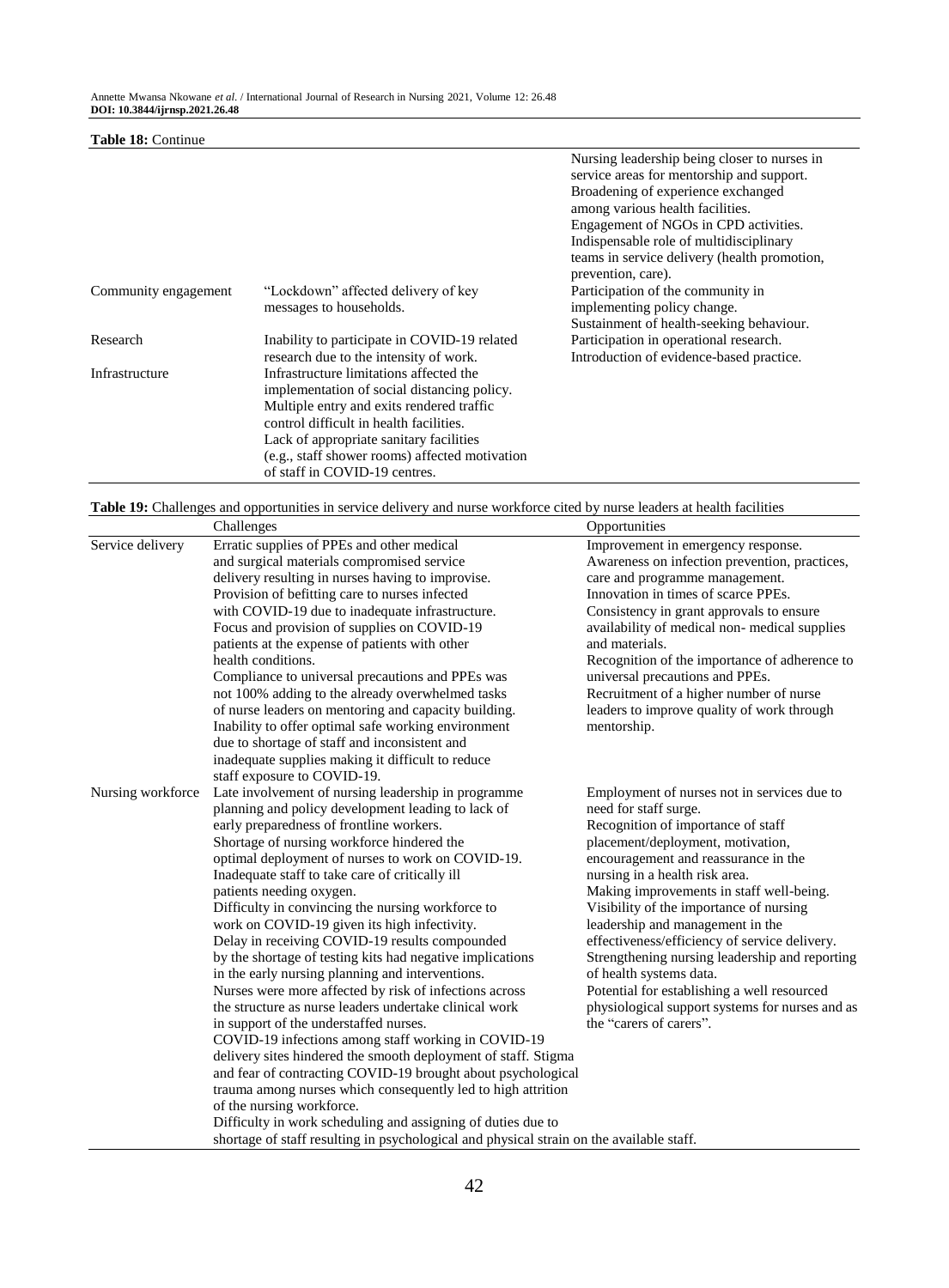## **Discussion**

This study identified the key nursing leadership elements at national, provincial and district levels as well as at the health care facility levels that were key in the contribution of nursing leadership to the challenges posed by the COVID-19 pandemic and opportunities that would enhance and strengthen nursing leadership in future pandemics in Zambia. Being prepared for pandemics requires a firm commitment by higher level management to engage nurse leaders in planning and not only in implementation. The finding in this study that planning for the COVID-19 response was done at a very high level in the Ministry of Health and nurse leaders were involved only at the review stage is of concern. The nursing leadership felt that it was one of the reasons for some of the inadequacies noted in the early preparation and implementation of services at the frontline. Even when plans were subsequently available, some of the activities had no dedicated budget. Nurse leaders in Zambia desired to be involved right from the start in order to provide input at all levels and in all areas of management that affect nursing care and the nursing workforce. It is therefore not surprising that, only one (20.0%) of the national level nurse leaders mentioned planning, budgeting and implementation as a main responsibility. Similar research shows that widespread education and training of nurses about policy has not yet been realized. Moving nurses from being recipients and implementers of health policy decisions, to being leaders with a strong voice in the development or reform of policy will take a concerted strategic effort (Turale and Kunaviktikul, 2019).

The finding that most nurse leaders were not in confirmed job positions hindered their ability to advocate for appropriate deployment of nursing staff to support the response to COVID-19. The lack of commitment in the health system to involve nurses in, for example planning, should be urgently addressed. Visibility and involvement are of great importance for the nursing leadership and can improve the management, effectiveness and efficiency of service delivery while managing the high expectations demanded of them by the nursing workforce and the people they serve. Addressing this issue is critical to maintaining the motivation of nurse leaders.

Standardized nursing strategic or operational plans and guidelines for pandemics are essential for the delivery of effective services and should be fully budgeted for and funded. Fully funded plans for emergencies would ensure availability of PPEs and other logistical resources such as transport and communication which nurse leaders in this study mostly lacked. A recent study has shown that nurses who did not consider the quantity and quality of PPEs as adequate presented significantly higher levels of depression, anxiety and stress (Sampaio *et al*., 2020). These aspects are important for supervisory and

monitoring functions and the creation of an optimal safe work environment. Nurse leaders narrated that, the focus given to supplies for effective management of COVID-19 cases, infection prevention, control and protection of the health staff (PPE) though appropriate, was sometimes at the neglect of key supplies for other health conditions. This is clearly a management issue that requires a comprehensive approach whenever there are epidemics.

Part of being an effective nurse leader is to be inspirational to nurses and to motivate them to work even in difficult times. Lack of clarity on incentives was a demotivating factor for nurses to work in COVID-19 wards and quarantine centres. In addition, the increased risk of COVID-19 infections among staff in the early days of the pandemic hindered deployment of staff to these sites. The study also revealed that facilities for use by the nursing staff working in COVID-19 wards and quarantine centres were inadequate or non-existent. Furthermore, provision of befitting care to nurses infected with COVID-19 was not optimal due to inadequate infrastructure. Appropriate infrastructure together with incentives should be addressed and incorporated in the nursing strategic plan for epidemics.

Nurse leaders and frontline nurses working on COVID-19 experienced stigma and fear of contracting the disease. This brought about psychological trauma among nurses which consequently led to high attrition of the nursing workforce. It is worth noting that, although nurses are dedicated to providing care and do not regret working in the nursing profession, they still seek support for their needs and ethical concerns (Sperling, 2021).

This study confirmed the effects of shortage of nursing staff on COVID-19 service delivery. Inadequate staff and deployment of inexperienced staff or staff with limited experience in infectious disease, patient care or critical care compromised care of COVID-19 patients. Long working hours, stress due to the physical and emotional impact of COVID-19 on staff and their families, aggravated by shortage of staff was not addressed and not given priority by management at all levels. Having in place an operational plan based on patient load, work hours and critical patient admissions would alleviate this situation (Zhang *et al*., 2021). The finding that 60% of nurse leaders were not aware of a specific policy on what to do when a health care worker is infected points to the importance of establishing a well-resourced support system for nurses as carers (of ordinary patients) and as "carers of carers" (of nurses as patients) before, during and after pandemics. According to the International Council of Nurses survey, 20% of National Nurses Associations (NNAs) reported an increased rate of nurses leaving the profession in 2020. Additionally, 90% of the NNAs were concerned that the pandemic is driving increased numbers of nurses to leave, or reporting an intention to leave the profession once the pandemic is over (ICN, 2021). In this study, it was reported that in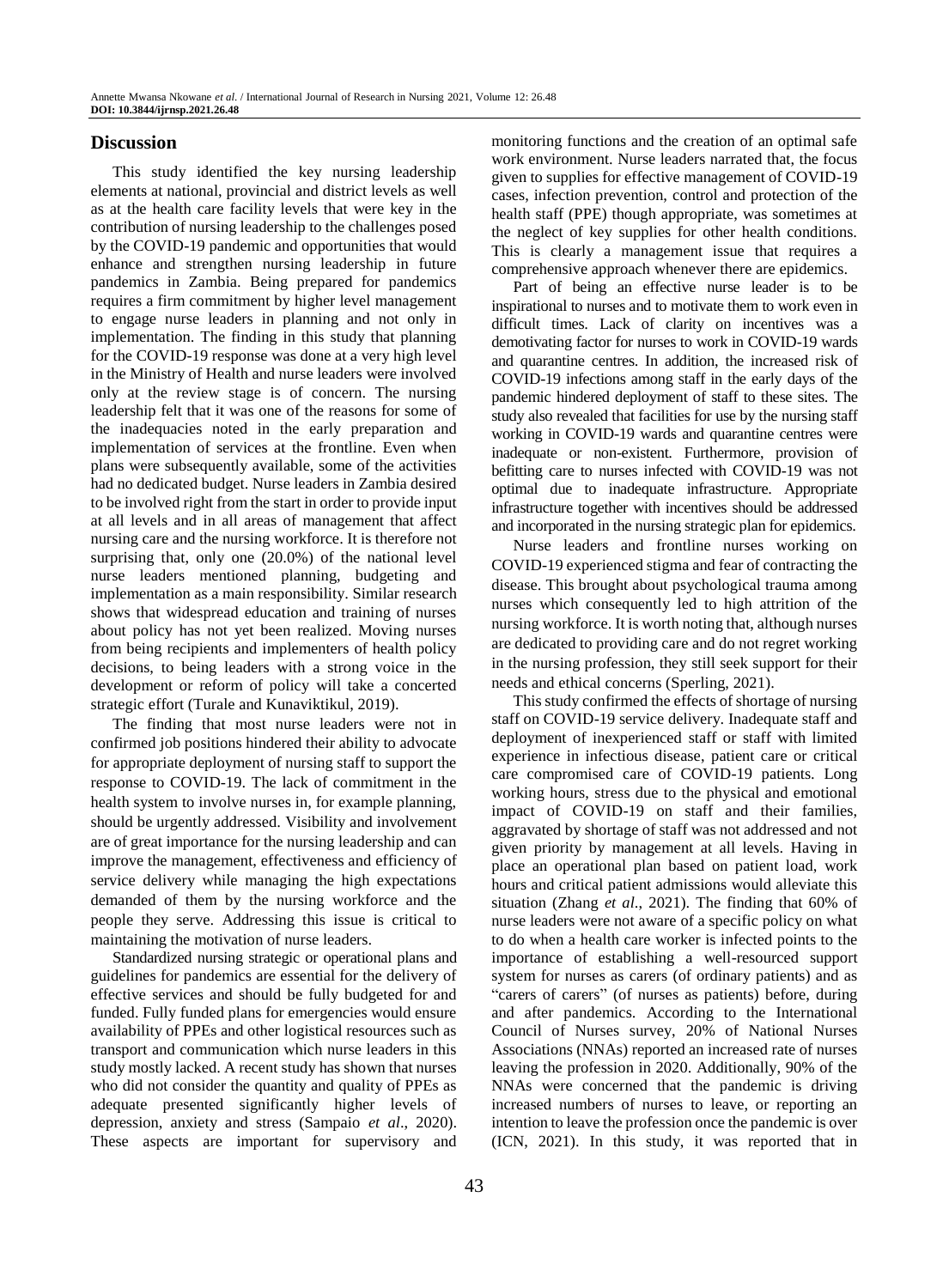situations where nurses were exposed to suspected cases of COVID-19, the delay in receiving COVID-19 test results had implications for planning and interventions to ensure an optimal safe work environment. Priority should be given to ensuring early COVID-19 results especially in non-COVID-19 management facilities. Addressing the physical and psychological needs of nursing staff during pandemics is important for motivation, encouragement and reassurance of the nursing staff working in health risk areas in the context of occupational health and safety. Systemic support, adequate knowledge and resilience have been identified as factors protecting against adverse mental health outcomes amongst health workers during the COVID-19 pandemic (De Kock *et al*., 2021). Enhanced knowledge and skills amongst nurse leaders would have resulted in better support, mentorship and supervision as well as an opportunity for sharing of experiences with other nurses serving in COVID-19 service delivery sites in the country.

Another finding in this study was that nurse leaders at provincial, district and health facilities did not fully utilize ICT mainly due to lack of capacity and infrastructure, such as, poor or no internet connection. ICT has been shown to play a key role in the performance of nursing leadership roles. Information and communication technologies are becoming an impetus for quality health care delivery by nurses. The use of ICTs by nurses can impact their practice, modify the ways in which they plan, provide, document and review clinical care (Rouleau *et al*., 2017). Policies that support an increased structure for effective communication across levels allow nurse leaders the ability to foster a sense of care and concern for nurses and mitigate issues as they arise (Simonovich, *et al*., 2021).

Capacity building activities during the COVID-19 response were comprehensive. However, since they were not integrated into an existing overall Continuous Professional Development (CPD) plan, the long- term impact in addressing future pandemics is questionable. The frequent contact among nurse leaders and their subordinates necessitated by COVID-19 resulted in improved competencies. This reflects the positive impact of regular supportive supervision and should be considered a best practice. To improve their competencies, a more well-planned and organized CPD programme should be instituted and lessons learnt from the current COVID-19 outbreak should be incorporated in the training, with direct involvement of nurse leaders. An effective way to ensure long-term sustainability of the CPD programme could be collaboration with established academic institutions of higher learning. An example of this is what was done in the Caribbean, where the University of West Indies School of Nursing, a Pan American Health Organization/World Health Organization Collaborating Centre for Nursing and Midwifery, developed a course to equip nurses with the right skills and competencies to provide critical nursing care in intensive care units. This

four-week training was a combination of virtual sessions with face-to-face training in a clinical setting. The course covered; clinical care for COVID-19 patients, foundations of critical care, management of respiratory conditions, renal dysfunction and replacement theory, epidemiology and infection control, management of neurological conditions and the Critical Care Practicum (PAHO, 2021). Such a programme can contribute highly to infectious disease epidemic or pandemic preparedness and could be expanded to include other aspects of nursing. The finding that nurse leaders at hospital and health centre levels considered the important leadership characteristics to be, as educators and supportive supervisors, calls for the need to build capacity amongst them to take on mentorship and serve as advocates for nursing personnel under their supervision. This could be included as a priority in a CPD programme. Some of the competency areas the nurse leaders identified for inclusion in a CPD programme were; critical care nursing, disaster preparedness and response and leadership (change management, critical thinking, lobbying or communication, infection prevention and control measures). Recent studies also suggest that national authorities should at their own expense train more nurses in intensive care unit (ICU) skills who could be deployed when the needs arise (Isobe *et al*., 2020).

Nurse leaders at all levels in this study appreciated the inter-disciplinary working environments during the COVID-19 response. However, in most settings, it did not provide an opportunity to remove feelings of intimidation nor did it promote equality and recognition of their key roles in the delivery of health services. Unfortunately, some studies show nurse leaders are still confined within their nursing orbit (Pakhide and Verma, 2021). COVID-19 however, offers an opportunity for nurse leaders in Zambia to be visible and articulate their roles to ensure their voices are heard. Furthermore, partnerships at all levels were recognized for playing a critical role in the COVID-19 pandemic response. Although partners' focus was on donation of medical supplies and PPEs, which was appropriate, their role can be broadened to support other health initiatives and capacity building activities for nursing. This can be achieved by their involvement through ongoing participation in fora such as health coordination committees and task forces for specific initiatives. This would improve coordination, avoid duplication of support and provide an opportunity for nurse leaders to understand the mandates of the local partners. A key to effective partnerships is the requirement for transparency and reporting on use of donations.

Lastly, research is critical for evidence-based nursing practice. Realistically, due to intensity of work on COVID-19, it was difficult for nurse leaders to initiate operational research. Nevertheless, during their work on COVID-19, nurses should identify areas where operational research would lead to improved nursing services. Evidence-based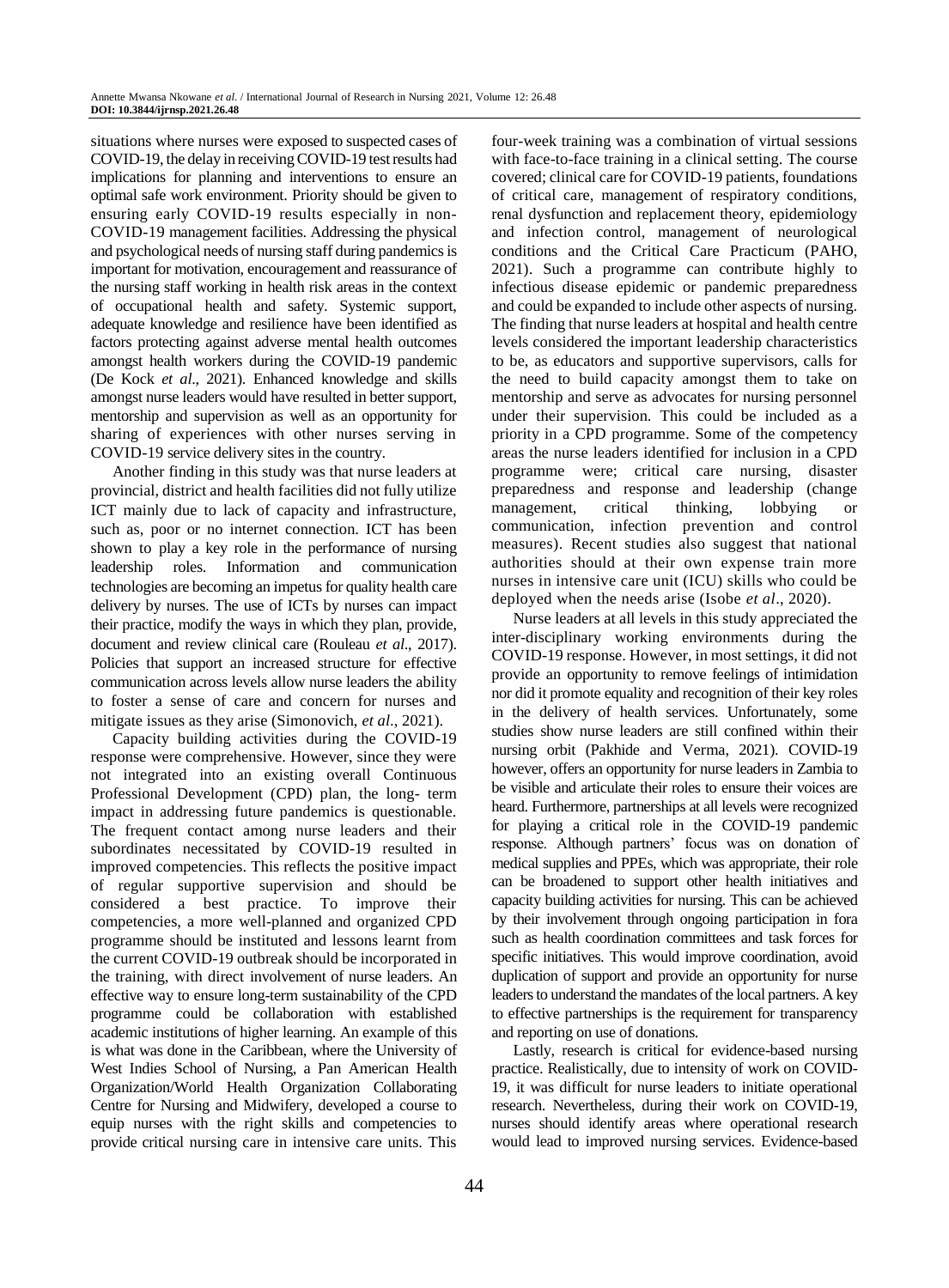practice would strengthen the nursing leadership in reporting of health systems data as well as contribute to innovative practice, which is uniquely Zambian. This requires funding (Allobaney *et al*., 2020). Some of the areas that can be prioritized include, stress and psychological factors due to the COVID-19 pandemic among health personnel and innovative nursing care practices.

## **Conclusion**

This study identified a broad range of interventions that require attention. Immediate priority for future disease outbreaks of epidemic potential and nursing should be given to early nurse leadership involvement in policy development, operational nursing planning for epidemics, well-being of the nursing professionals, continuous professional development, information communication technology uses and operational research. The country needs to establish an effective mechanism to engage nursing leadership in the pandemic policy development as it relates to the health workforce so as to ensure that the plans address key aspects of nursing services. This would then feed into a pandemic operational plan that can be adapted to any emerging disease outbreak of epidemic potential. This operational plan would require full funding so that all critical activities are implemented in a timely manner. Drawing on lessons learnt from the COVID-19 experiences from this study, such an operational nursing plan can help cultivate exceptional nursing service, thereby promote and create safe work environments, maintain competency among nurses, support the well-being of nurses and safeguard the delivery of quality nursing services. This study also confirms the need for critical investments in infrastructure for addressing the stress and anxieties related to potential risks to nurses, in acquiring and spreading disease to their families due to inadequate facilities to maintain hygiene, compounded with long working hours and work overload. Furthermore, priority should be given to providing a wellstructured psychological support system for nurses and other health care workers for timely access to services as well as, time and space for staff to use the services whenever needed. Nurse leaders in this study noted that critical to the response to COVID-19, was the assurance of the deployment of competent nurses on the frontline. This could be achieved through continuous professional development. For such a programme to be effective, nurse leaders should have input in the development of training materials and strategies for training at an early stage. The nature and scope of nursing services requires an ongoing continuous and dynamic institutionalized professional development programme that addresses training needs of the nursing leadership and nurses on the frontlines. Information and communication technology was shown to

be crucial during the COVID-19 pandemic and greatly supported the execution of nursing leader's functions. A clear cost-effective operational ICT plan which specifies types of communication and related appropriate internet platforms is required for all levels of the health care delivery system. Finally, the importance of research and its contribution to evidence based practice was recognized by nurse leaders. To create the momentum for research in nursing in Zambia, the nurse leaders should outline specific research activities, starting with the generation of research topics based on local experiences and lessons drawn from COVID-19 pandemic. Experience has shown that one of the most effective ways is having strong links with well-established higher education institutions within the country.

# **Study Limitations**

The study was conducted between 1<sup>st</sup> November 2020 and 20 February 2021. The study reflects the experiences of nurse leaders during the first 9 months of the pandemic. In addition, private health facilities were not included in the study. Therefore, future research which includes data beyond the first nine months of the pandemic and is inclusive of private health facilities is required. This would provide further insights into the experiences of nurse leaders during the COVID-19 pandemic.

## **Acknowledgement**

The participation of the nurse leaders in this study during a pandemic is greatly appreciated.

## **Funding**

This was a self-funded research by the first author borne out of the passion to contribute to the body of knowledge on nursing leadership capacity during the COVID-19 epidemic in the country.

# **Author Contributions**

**Annette Mwansa Nkowane:** Generated the study concept, design, was fully engaged in data collection, analysis, drafting and preparation of the manuscript, revisions and submission for publication.

**Lonia Mwape:** Reviewed the draft research proposal, guided the research protocol approvals, contributed to the drafting, preparation and review of this manuscript.

**Peggy S. Chibuye:** Contributed to preparation and review of the draft research proposal and data collection.

**Clara Tembo:** Reviewed the research proposal and supported data collection.

All authors have reviewed and approved this manuscript.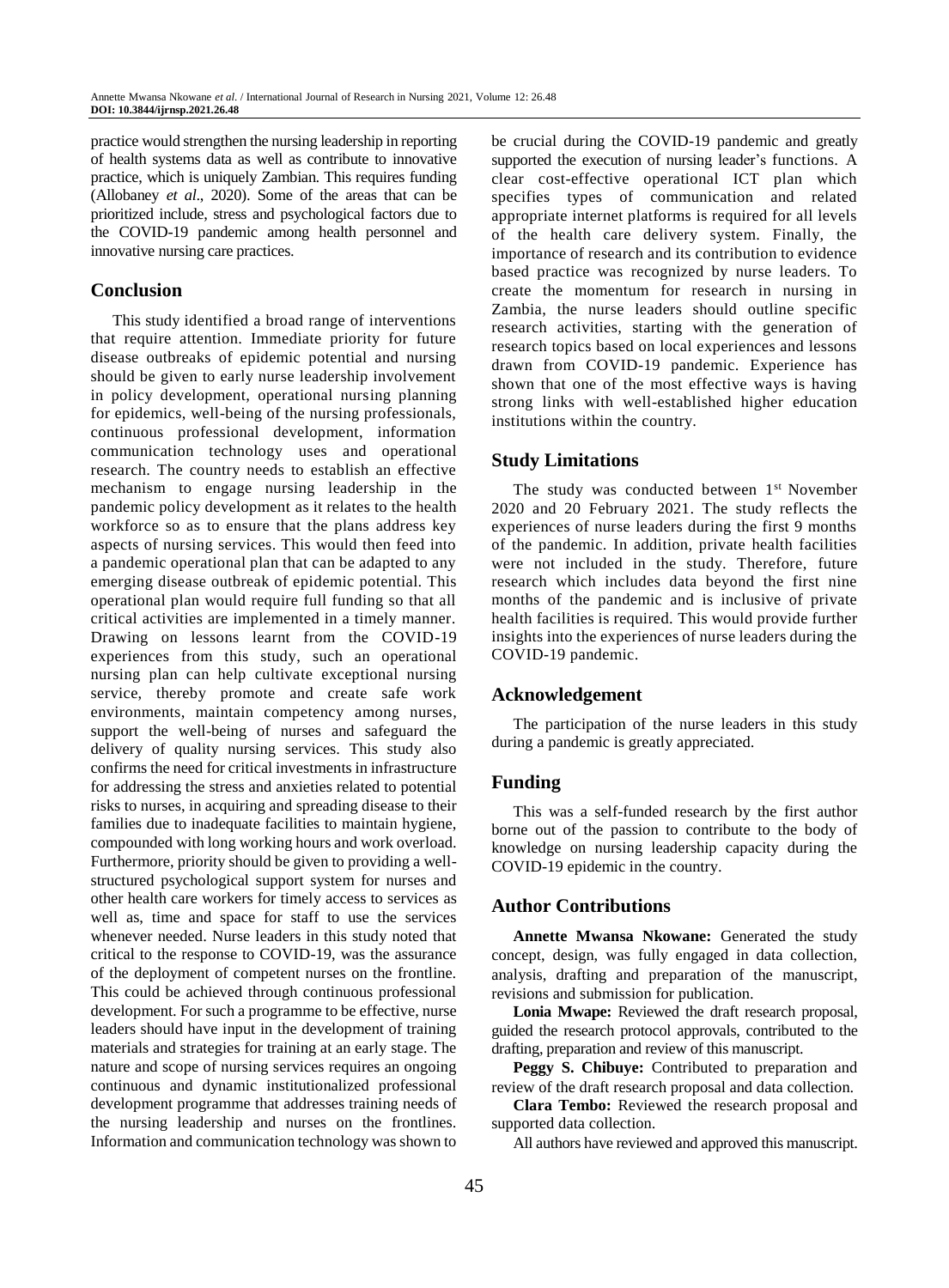# **Ethical Approvals**

Participation in the study was voluntary and was ascertained through a signed consent form. Participants were also provided with additional information which outlined the purpose of the study, procedures, confidentiality, risks and benefits, choice and communication of results. The study was approved by the Levy Mwanawasa Medical University Research Ethics Committee (LMMU-REC), while permission to conduct the study was granted by the National Health Research Authority (NHRA).

## **References**

- Allobaney, N. F., Nashwan, A. J., & Mohamed, A. S. (2020). Nursing Research during COVID-19 Pandemic: A Scoping Review. Open Journal of Nursing, 10(10), 952-959. doi.org/10.4236/ojn.2020.1010066
- Alrwaihi, S., Kehyayan, V., & Johnson, J. M. (2018). Interdisciplinary shared governance: A literature. Journal of Nursing Education and Practice, 8(4). doi.org/10.5430/JNEP.V8N4P43
- Butler, S., & Diaz, C. (2017). Nurses as intermediaries in the promotion of community health: Exploring their roles and challenges. Building Healthy Neighborhoods Series, 1-25. https://www.brookings.edu/wpcontent/uploads/2017/09/es\_20170921\_nurses\_as\_in termediaries.pdf
- Chen, C. S., Wu, H. Y., Yang, P., & Yen, C. F. (2005). Psychological distress of nurses in Taiwan who worked during the outbreak of SARS. Psychiatric Services, 56(1), 76-79. doi.org/10.1176/appi.ps.56.1.76
- Cook, T. M. (2020). Personal protective equipment during the coronavirus disease (COVID) 2019 pandemic–a narrative review. Anaesthesia, 75(7), 920-927. doi.org/10.1111/anae.15071
- Corless, I. B., Nardi, D., Milstead, J. A., Larson, E., Nokes, K. M., Orsega, S., ... & Woith, W. (2018). Expanding nursing's role in responding to global pandemics 5/14/2018. Nursing outlook, 66(4), 412-415. doi.org/10.1016/j.outlook.2018.06.003
- Coster, S., Watkins, M., & Norman, I. J. (2018). What is the impact of professional nursing on patients' outcomes globally? An overview of research evidence. International journal of nursing studies, 78, 76-83. doi.org/10.1016/j.ijnurstu.2017.10.009
- Curtis, E. A., de Vries, J., & Sheerin, F. K. (2011). Developing leadership in nursing: Exploring core factors. British Journal of Nursing, 20(5), 306-309. doi.org/10.12968/bjon.2011.20.5.306
- Cucinotta, D., & Vanelli, M. (2020). WHO declares COVID-19 a pandemic. Acta Bio Medica: Atenei Parmensis, 91(1), 157. https://www.ncbi.nlm.nih.gov/pmc/articles/PMC756 9573/
- De Kock, J. H., Latham, H. A., Leslie, S. J., Grindle, M., Munoz, S. A., Ellis, L., ... & O'Malley, C. M. (2021). A rapid review of the impact of COVID-19 on the mental health of healthcare workers: Implications for supporting psychological well-being. BMC Public Health, 21(1), 1-18. doi.org/10.1186/s12889-020-10070-3
- Dran, J. (2018). A unique institutional response to the Zika virus epidemic. Obstetrics & Gynecology, 131(4), 666-670. doi.org/10.1097/aog.0000000000002532
- Fast, S. M., Mekaru, S., Brownstein, J. S., Postlethwaite, T. A., & Markuzon, N. (2015). The role of social mobilization in controlling Ebola virus in Lofa County, Liberia. PLoS currents, 7. doi.org/10.1371/currents.outbreaks.c3576278c66b2 2ab54a25e122fcdbec1
- Fraher, E., Spetz, J., & Naylor, M. D. (2015). Nursing in a transformed health care system: New roles, new rules. [https://repository.upenn.edu/ldi\\_researchbriefs/5/](https://repository.upenn.edu/ldi_researchbriefs/5/)
- Guldbrandsson, K., & Bremberg, S. (2020). Crosssectoral cooperation at the ministerial level in three Nordic countries-With a focus on health inequalities. Social Science & Medicine, 256, 112999. doi.org/10.1016/j.socscimed.2020.112999
- Gupta, R. (2011). Enhancing community partnerships during a public health emergency: The schoollocated vaccination clinics model in Kanawha County, WV during the 2009 influenza A (H1N1) pandemic. West Virginia Medical Journal, 107(6), 28-35. https://pubmed.ncbi.nlm.nih.gov/22235709/
- Haakonde, T., Musanje, F., & Chishimba, K. (2018). Assessment of Factors Affecting the Implementation of the Integrated Disease Surveillance and Response in Public Health Care Facilities - The Case of Rufunsa District, Zambia. Diversity and Equality in Health and Care, 15(1), 15-22. https://scholar.google.com/citations?view\_op=view \_citation&hl=en&user=IAAAPcwAAAAJ&citation \_for\_view=IAAAPcwAAAAJ:u5HHmVD\_uO8C
- Isobe, T., Kunie, K., Takemura, Y., Takehara, K., Ichikawa, N., & Ikeda, M. (2020). Frontline nurse managers' visions for their units: A qualitative study. Journal of Nursing Management, 28(5), 1053-1061. https://onlinelibrary.wiley.com/doi/full/10.1111/jon m.13050
- ICN. (2021). The Global Nursing shortage and Nurse Retention. ICN Policy Brief\_Nurse Shortage and Retention. Pdf. <https://www.icn.ch/system/files/2021-> 07/ICN%20Policy%20Brief\_Nurse%20Shortage%2 0and%20Retention.pdf
- Jones, K. E., Patel, N. G., Levy, M. A., Storeygard, A., Balk, D., Gittleman, J. L., & Daszak, P. (2008). Global trends in emerging infectious diseases. Nature, 451(7181), 990-993. doi.org/10.1038/nature06536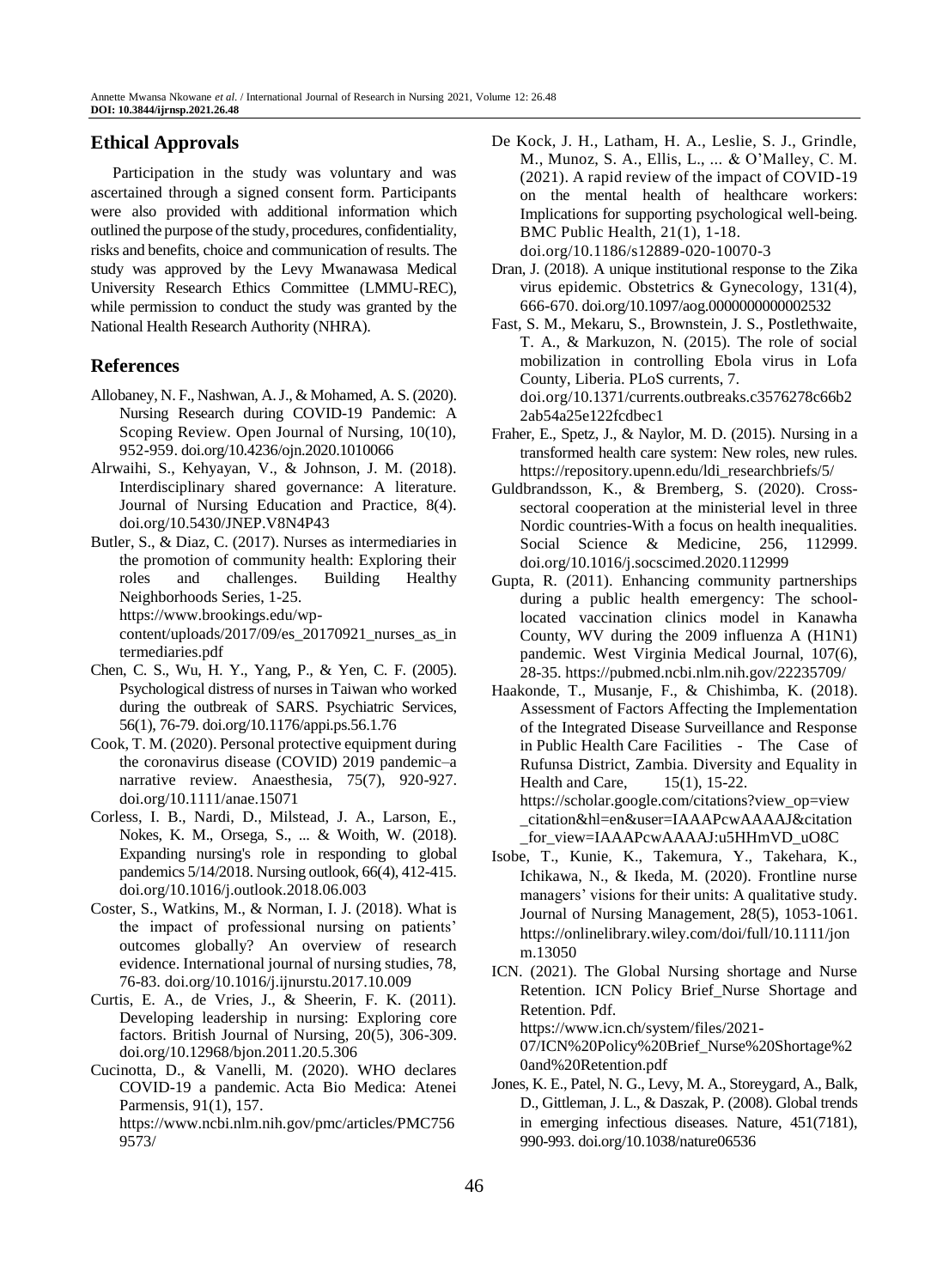- Jones, V., Johnson, A., Collins, M., Galiatsatos, P., Bryan, J., Krenn, S., ... & Wilson, A. (2020). " How Long Will Covid-19 Last?" And Other Questions Youth Ask Physicians about COVID-19. Health Behavior and Policy Review, 7(4), 342-346. doi.org/10.14485/HBPR.7.4.7
- Jones-Konneh, T. E. C., Murakami, A., Sasaki, H., & Egawa, S. (2017). Intensive education of health care workers improves the outcome of Ebola virus disease: Lessons learned from the 2014 outbreak in Sierra Leone. The Tohoku journal of experimental medicine, 243(2), 101-105. doi.org/10.1620/tjem.243.101
- Kim, Y. (2018). Nurses' experiences of care for patients with Middle East respiratory syndrome-coronavirus in South Korea. American journal of infection control, 46(7), 781-787. doi.org/10.1016/j.ajic.2018.01.012
- Kollie, E. S., Winslow, B. J., Pothier, P., & Gaede, D. (2017). Deciding to work during the Ebola outbreak: The voices and experiences of nurses and midwives in Liberia. International journal of Africa nursing sciences, 7, 75-81. [doi.org/10.1016/j.ijans.2017.09.002](https://doi.org/10.1016/j.ijans.2017.09.002)
- Kren, S, (2020). Social distancing during a pandemic saves lives. John Hopkins Centre for Communication Programs. https://ccp.jhu.edu/2020/03/17/communicating-aboutcoronavirus/
- Leary, E. (2017). The Ebola Experience: Media Lessons For Nurse Leaders. <https://elischolar.library.yale.edu/ysndt/1069/>
- Lee, J., & Kang, S. J. (2020). Factors influencing nurses' intention to care for patients with emerging infectious diseases: Application of the theory of planned behavior. Nursing & health sciences, 22(1), 82-90. <https://doi.org/10.1111/nhs.12652>
- Luwabetwa, M., Banda, P., Palale, M., & Chama-Chiliba, C. (2017). A case study on the role of an essential health benefit in the delivery of integrated health services in Zambia. Regional Network for Equity in Health in East and Southern Africa.: Discussion Paper. No.111 https://www.equinetafrica.org/sites/default/files/uplo ads/documents/EHB%20Zambia%20Case%20study

%20Report%20August%202017pv.pdf Maben, J., & Bridges, J. (2020). Covid‐19: Supporting

- nurses' psychological and mental health. Journal of clinical nursing. doi.org/10.1111/jocn.15307
- Mandyata, C. B., Olowski, L. K., & Mutale, W. (2017). Challenges of implementing the integrated disease surveillance and response strategy in Zambia: A health worker perspective. BMC public health, 17(1), 1-12. doi.org/10.1186/s12889-017-4791-9
- Marston, C., Renedo, A., & Miles, S. (2020). Community participation is crucial in a pandemic. The Lancet, 395(10238), 1676-1678. doi.org/10.1016/S0140-6736(20)31054-0
- MOH and ZNPHI (2020-2021). Coronavirus Disease 2019 (COVID-19). Situation reports. Sitreps. [http://znphi.co.zm/news/situation-reports-new](http://znphi.co.zm/news/situation-reports-new-coronavirus-covid-19-sitreps/)[coronavirus-covid-19-sitreps/](http://znphi.co.zm/news/situation-reports-new-coronavirus-covid-19-sitreps/)
- MOH and ZNPHI (2021). Coronavirus Disease 2019 (COVID-19). Situation reports. Sitreps. http://znphi.co.zm/news/situation-reports-newcoronavirus-covid-19-sitreps/
- MOH and ZNPHI. (2020). Zambia COVID-19 response, No. 3: Risk Communication & Community Engagement (RCCE) sub-committee - Social listening report, Ministry of Health and Zambia National Institute of Public Health. 17-23 April 2020.
- Morris, F. (2012). Assessment and accreditation system improves patient safety. Nursing Management, 19(7). doi.org/10.7748/nm2012.11.19.7.29.c9374
- Mulenga, L. B., Hines, J. Z., Fwoloshi, S., Chirwa, L., Siwingwa, M., Yingst, S., ... & Malama, K. (2021). Prevalence of SARS-CoV-2 in six districts in Zambia in July, 2020: A cross-sectional cluster sample survey. The Lancet Global Health, 9(6), e773-e781. doi.org/10.1016/S2214-109X(21)00053-X
- Nightingale College (2020). Nursing during Coronavirus. Salt Lake City UT Nightingale College; 2020. Nursing in COVID-19 Pandemic Times. How Can a BSN Training Help Nurses Handle The U.S. Coronavirus Health Emergency? [https://nightingale.edu/blog/nurses](https://nightingale.edu/blog/nurses-during-coronavirus/)[during-coronavirus/](https://nightingale.edu/blog/nurses-during-coronavirus/)
- PAHO. (2021). Caribbean countries boost the capacities of nurses in critical care during COVID-19. https://www.paho.org/en/stories/caribbean-countriesboost-capacities-nurses-critical-care-during-covid-19
- Pakhide, M.V., & Verma, M. (2021). Nursing leadership role in pandemic. Public Health Review-International Journal of Public Health Research, 8(2), 712. doi.org/10.17511/ijphr.2021.i02.01
- Raven, J., Wurie, H., & Witter, S. (2018). Health workers' experiences of coping with the Ebola epidemic in Sierra Leone's health system: A qualitative study. BMC health services research, 18(1), 1-9. <https://pubmed.ncbi.nlm.nih.gov/29622025/>
- Rebmann, T., & Carrico, R. (2017). Consistent infection prevention: Vital during routine and emerging infectious diseases care. OJIN: The Online Journal of Issues in Nursing, 22(1).

doi.org/10.3912/ojin.vol22no01man01

Rosser, E., Westcott, L., Ali, P. A., Bosanquet, J., Castro‐Sanchez, E., Dewing, J., ... & Witham, G. (2020). The need for visible nursing leadership during COVID‐19. Journal of Nursing Scholarship. doi.org/10.1111/jnu.12587